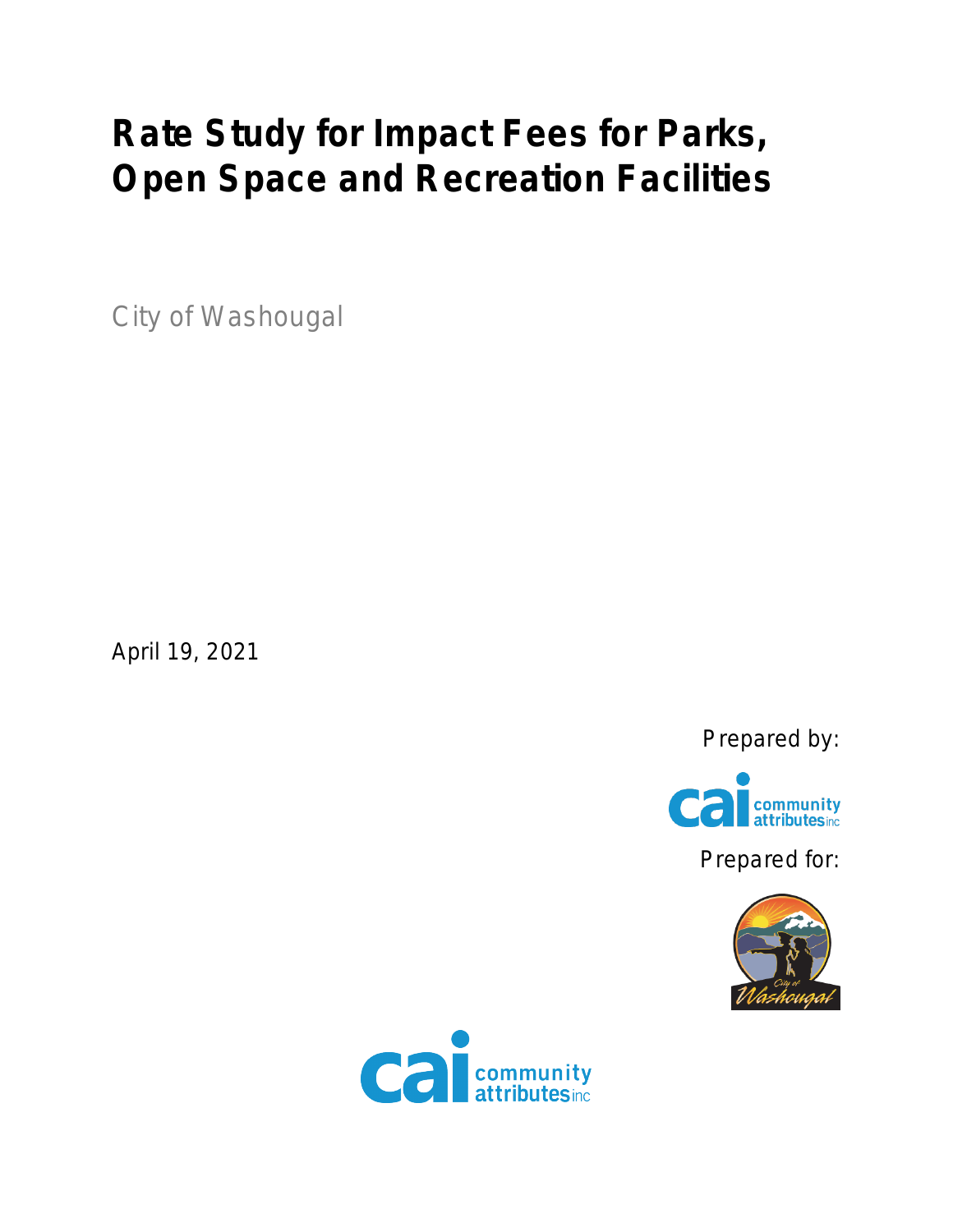*Community Attributes Inc. tells data-rich stories about communities that are important to decision makers.*

> **President & CEO** Chris Mefford

**Analysts** Michaela Jellicoe, Project Manager Mallika Wagle

> Community Attributes Inc. 500 Union Street, Suite 200 Seattle, Washington 98101

www.communityattributes.com

# **CONTENTS**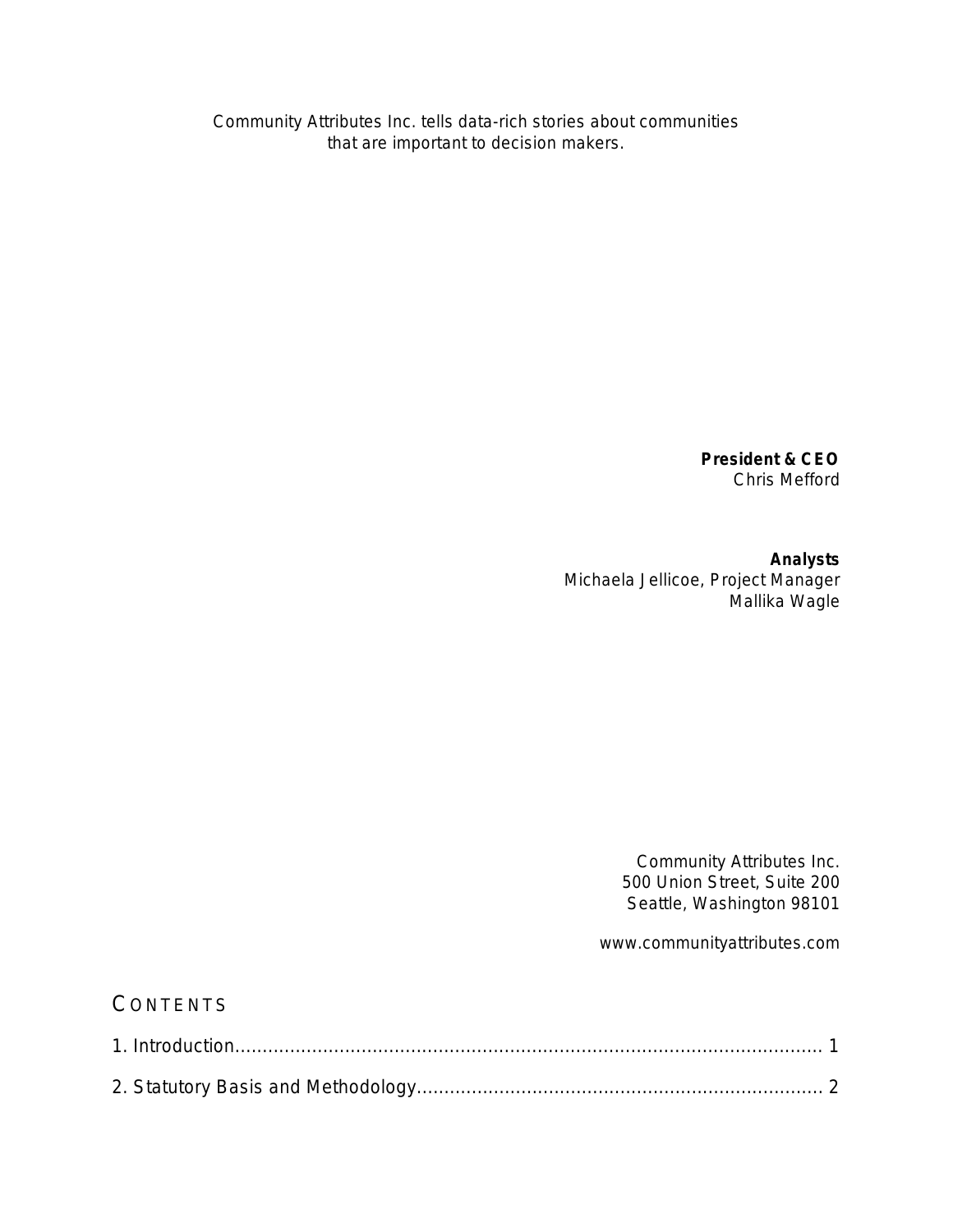| Appendix B. Capital Facilities Plan and Projects that Add Capacity 2021-2035 20 |  |
|---------------------------------------------------------------------------------|--|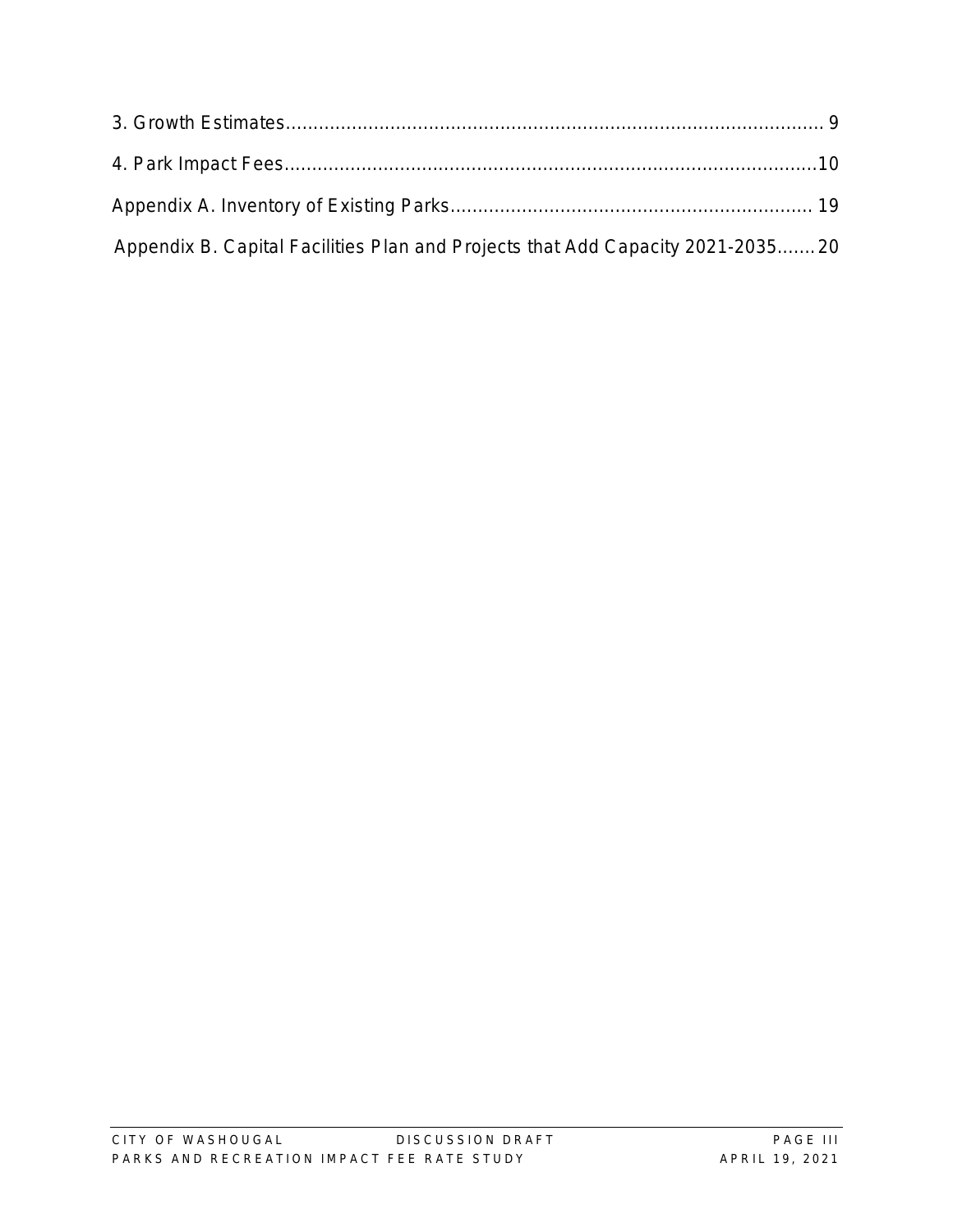*This page was intentionally left blank.*.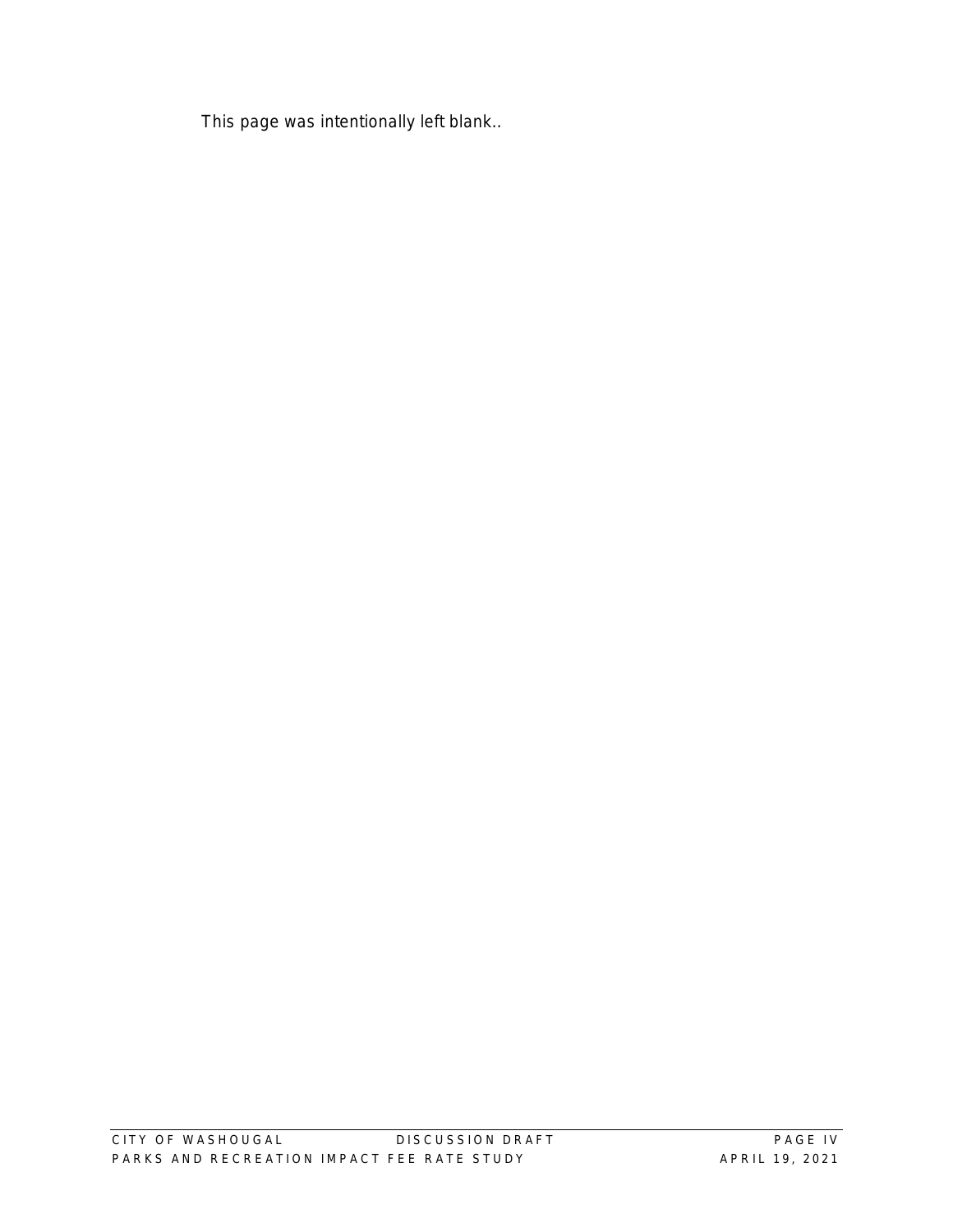# <span id="page-4-0"></span>1. INTRODUCTION

The purpose of this study is to establish the rates for impact fees in the City of Washougal, Washington for parks, open space, and recreation facilities as authorized by RCW<sup>1</sup> 82.02.090 (7). Throughout this study the term "parks" is used as the short name that means parks, open space and recreation facilities, including land and developments.

# **Summary Maximum Allowable Impact Fee Rates**

Park impact fees are paid by all types of new development. 2 Impact fee rates for new development are based on and vary according to the type of land use. The following table summarizes the maximum allowable impact fee rates for each land use category.

| <b>Type of Development</b> | Park Impact Fee per<br><b>Unit of Development</b> |  |  |  |  |
|----------------------------|---------------------------------------------------|--|--|--|--|
| Single Family              | \$6,464 dwelling unit                             |  |  |  |  |
| Multifamily                | \$4,685 dwelling unit                             |  |  |  |  |

#### **Exhibit 1. City of Washougal Park Impact Fee Rates**

# **Impact Fees vs. Other Developer Contributions**

Impact fees are charges paid by new development to reimburse local governments for the capital cost of public facilities that are needed to serve new development and the people who occupy or use the new development. Throughout this study, the term "developer" is used as a shorthand expression to describe anyone who is obligated to pay impact fees, including builders, owners or developers.

Local governments charge impact fees for several reasons: 1) to obtain revenue to pay for some of the cost of new public facilities; 2) to implement a public policy that new development should pay a portion of the cost of facilities that it requires, and that existing development should not pay all of the cost of such facilities; and 3) to assure that adequate public facilities will be constructed to serve new development.

The impact fees that are described in this study do not include any other forms of developer contributions or exactions, such as mitigation or voluntary payments authorized by SEPA (the State Environmental Policy Act, RCW 43.21C); system development charges for water and sewer authorized for utilities (RCW 35.92 for municipalities, 56.16 for sewer districts, and 57.08 for water districts); local

<sup>1</sup> Revised Code of Washington (RCW) is the state law of the State of Washington. <sup>2</sup>The impact fee ordinance may specify exemption for low-income housing and/or "broad public purposes," but such exemptions must be paid for by public money, not other impact fees. The ordinance may specify if impact fees apply to changes in use, remodeling, etc.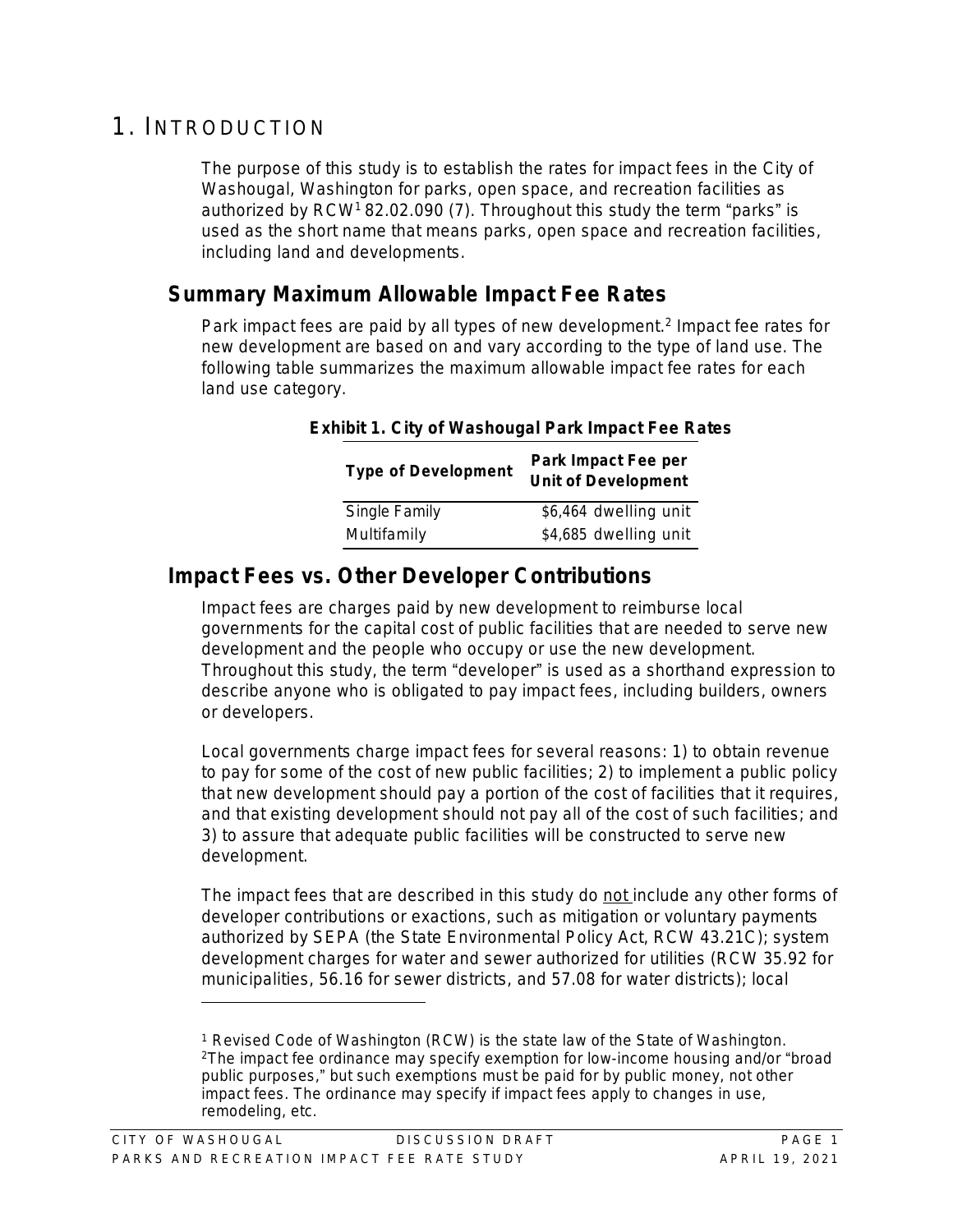improvement districts or other special assessment districts; linkage fees; or land donations or fees in lieu of land.

# **Organization of the Study**

This impact fee rate study contains four chapters:

- **Introduction:** provides a summary of impact fee rates for land use categories, and other introductory materials.
- **Statutory Basis and Methodology:** summarizes the statutory requirements for development of impact fees, and describes the compliance with each requirement.
- **Growth Estimates:** presents estimates of future growth of population and employment in Washougal because impact fees are paid by growth to offset the cost of parks, open space and recreation facilities that will be needed to serve new development.
- **Park Impact Fees:** presents impact fees for parks in the City of Washougal. The chapter includes the methodology that is used to develop the fees, the formulas, variables and data that are the basis for the fees, and the calculation of the fees. The methodology is designed to comply with the requirements of Washington state law.

# <span id="page-5-0"></span>2. STATUTORY BASIS AND METHODOLOGY

This chapter summarizes the statutory requirements for impact fees in the State of Washington and describes how the City of Washougal's impact fees comply with the statutory requirements.

# **Statutory Requirements for Impact Fees**

The Growth Management Act of 1990 (Chapter 17, Washington Laws, 1990, 1<sup>st</sup> Ex. Sess.) authorizes local governments in Washington to charge impact fees. RCW 82.02.050 – 82.02.110 contain the provisions of the Growth Management Act that authorize and describe the requirements for impact fees.

The impact fees that are described in this study are not mitigation payments authorized by the State Environmental Policy Act (SEPA). There are several important differences between impact fees and SEPA mitigations. Three aspects of impact fees that are particularly noteworthy are: 1) the ability to charge for the cost of public facilities that are "system improvements" (i.e., that provide service to the community at large) as opposed to "project improvements" (which are "onsite" and provide service for a particular development) whereas SEPA is used only for specific improvements that mitigate specific adverse environmental impacts of development; 2) the ability to charge small-scale development their proportionate share, whereas SEPA exempts small developments; and 3) the predictability and simplicity of impact fee rate schedules compared to the cost, time and uncertain outcome of SEPA reviews conducted on a case-by-case basis.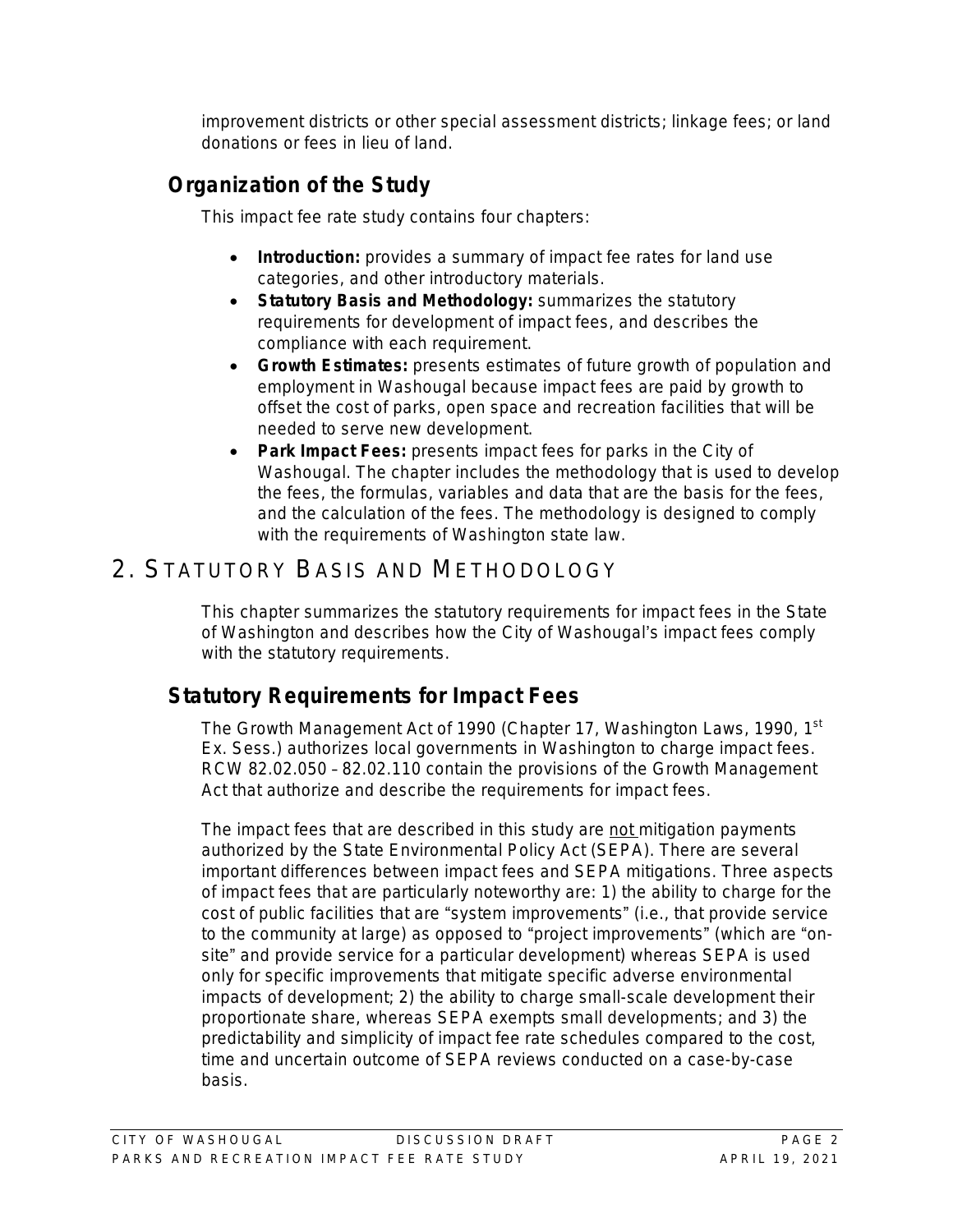The following synopsis of the most significant requirements of the law includes citations to the Revised Code of Washington as an aid to readers who wish to review the exact language of the statutes.

#### Types of Public Facilities

Four types of public facilities can be the subject of impact fees: 1) public streets and roads; 2) publicly owned parks, open space and recreation facilities; 3) school facilities; and 4) fire protection facilities. *RCW 82.02.050 (2) and (4), and RCW 82.02.090 (7)*

#### Types of Improvements

Impact fees can be spent on "system improvements" (which are typically outside the development), as opposed to "project improvements" (which are typically provided by the developer on-site within the development). *RCW 82.02.050 (4)(a) and RCW 82.02.090 (5) and (9)*

#### Benefit to Development

Impact fees must be limited to system improvements that are reasonably related to, and which will benefit new development. *RCW 82.02.050 (4)(a) and (c).* Local governments must establish reasonable service areas (one area, or more than one, as determined to be reasonable by the local government), and local governments must develop impact fee rate categories for various land uses. *RCW 82.02.060 (7)*

#### Proportionate Share

Impact fees cannot exceed the development's proportionate share of system improvements that are reasonably related to the new development. The impact fee amount shall be based on a formula (or other method of calculating the fee) that determines the proportionate share. *RCW 82.02.050 (4)(b), RCW 82.02.060 (1), and RCW 82.02.090 (6)*

#### Reductions of Impact Fee Amounts

Impact fee rates must be adjusted to account for other revenues that the development pays (if such payments are earmarked for or proratable to particular system improvements). *RCW 82.02.050 (1)(c) and (2) and RCW 82.02.060 (1)(b)*. Impact fees may be credited for the value of dedicated land, improvements or construction provided by the developer (if such facilities are in the adopted CFP as system improvements eligible for impact fees and are required as a condition of development approval). *RCW 82.02.060 (4)*

#### Exemptions from Impact Fees

Local governments have the discretion to provide exemptions from impact fees for low-income housing and other "broad public purpose" development, but all such exempt fees must be paid from public funds (other than impact fee accounts). *RCW 82.02.060 (2) and (3)*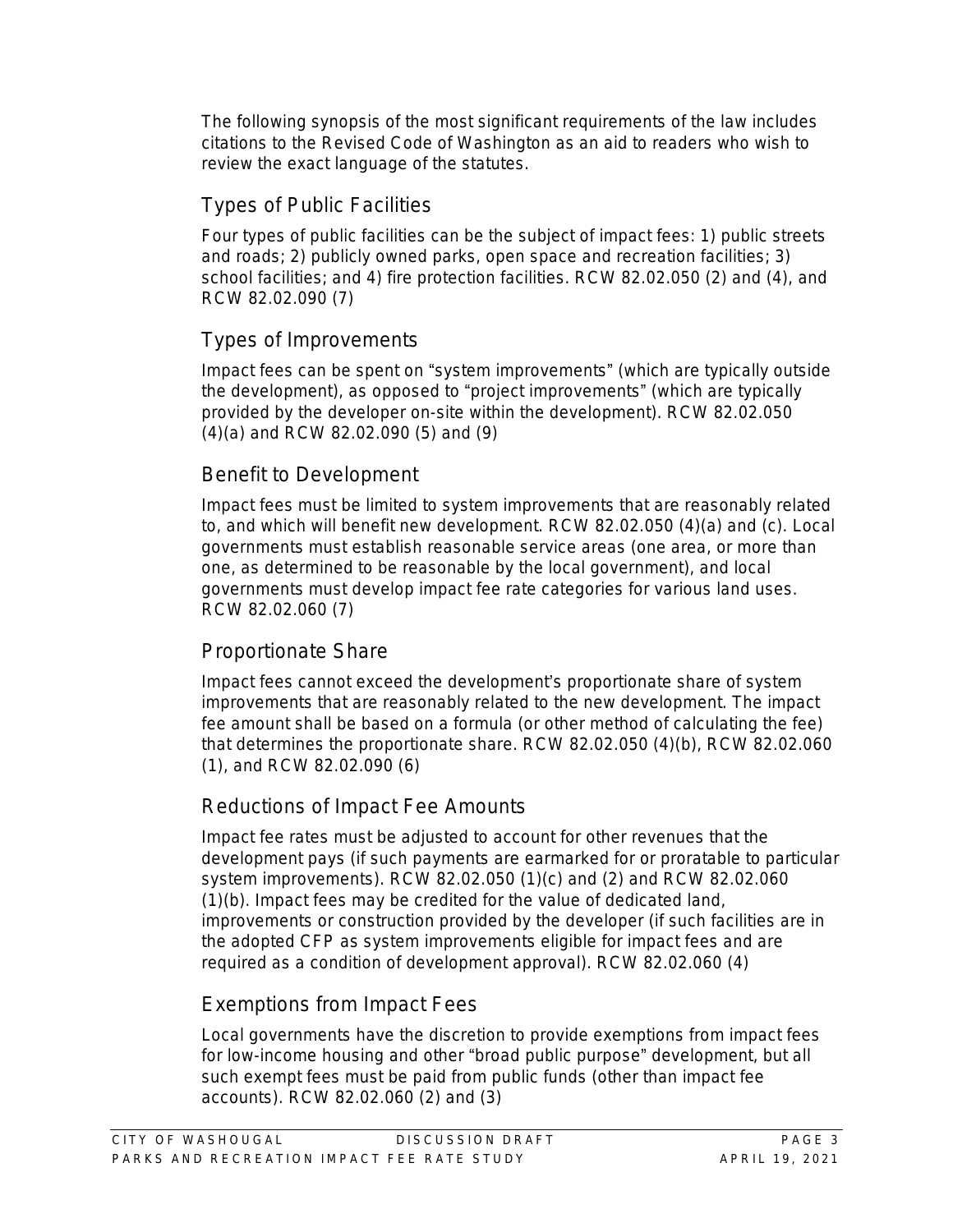#### Developer Options

Developers who are liable for impact fees can submit data and/or analysis to demonstrate that the impacts of the proposed development are less than the impacts calculated in this rate study. *RCW 82.02.060 (6)*. Developers can pay impact fees under protest and appeal impact fee calculations. *RCW 82.02.070 (4) and (5).* The developer can obtain a refund of the impact fees if the local government fails to expend or obligate the impact fee payments within ten years, or terminates the impact fee requirement, or the developer does not proceed with the development (and creates no impacts). *RCW 82.02.080*

### Capital Facilities Plans

Impact fees must be expended on public facilities in a capital facilities plan (CFP) element or used to reimburse the government for the unused capacity of existing facilities. The CFP must conform to the Growth Management Act of 1990 and must identify existing deficiencies in facility capacity for current development, capacity of existing facilities available for new development, and additional facility capacity needed for new development. *RCW 82.02.050 (5), RCW 82.02.060 (8) and RCW 82.02.070 (2)*

#### New Versus Existing Facilities

Impact fees can be charged for new public facilities *(RCW 82.02.060 (1)(a))* and for the unused capacity of existing public facilities *(RCW 82.02.060 (8))* subject to the proportionate share limitation described above.

# Accounting Requirements

The local government must separate the impact fees from other monies, expend or obligate the money on CFP project within ten years, and prepare annual reports of collections and expenditures. *RCW 82.02.070 (1)-(3)*

# **Compliance with Statutory Requirements for Impact Fees**

Many of the statutory requirements listed above are fulfilled in calculation of the park impact fee in the fourth chapter of this study. Some of the statutory requirements are fulfilled in other ways, as described below.

### Types of Public Facilities

This study contains impact fees for parks. This study does not contain impact fees for transportation, fire or schools.

In general, local governments that are authorized to charge impact fees are responsible for specific public facilities for which they may charge such fees. The City of Washougal is legally and financially responsible for the parks facilities it owns and operates within its jurisdiction. In no case may a local government charge impact fees for private facilities, but it may charge impact fees for some public facilities that it does not administer if such facilities are "owned or operated by government entities" *(RCW 82.02.090 (7))*.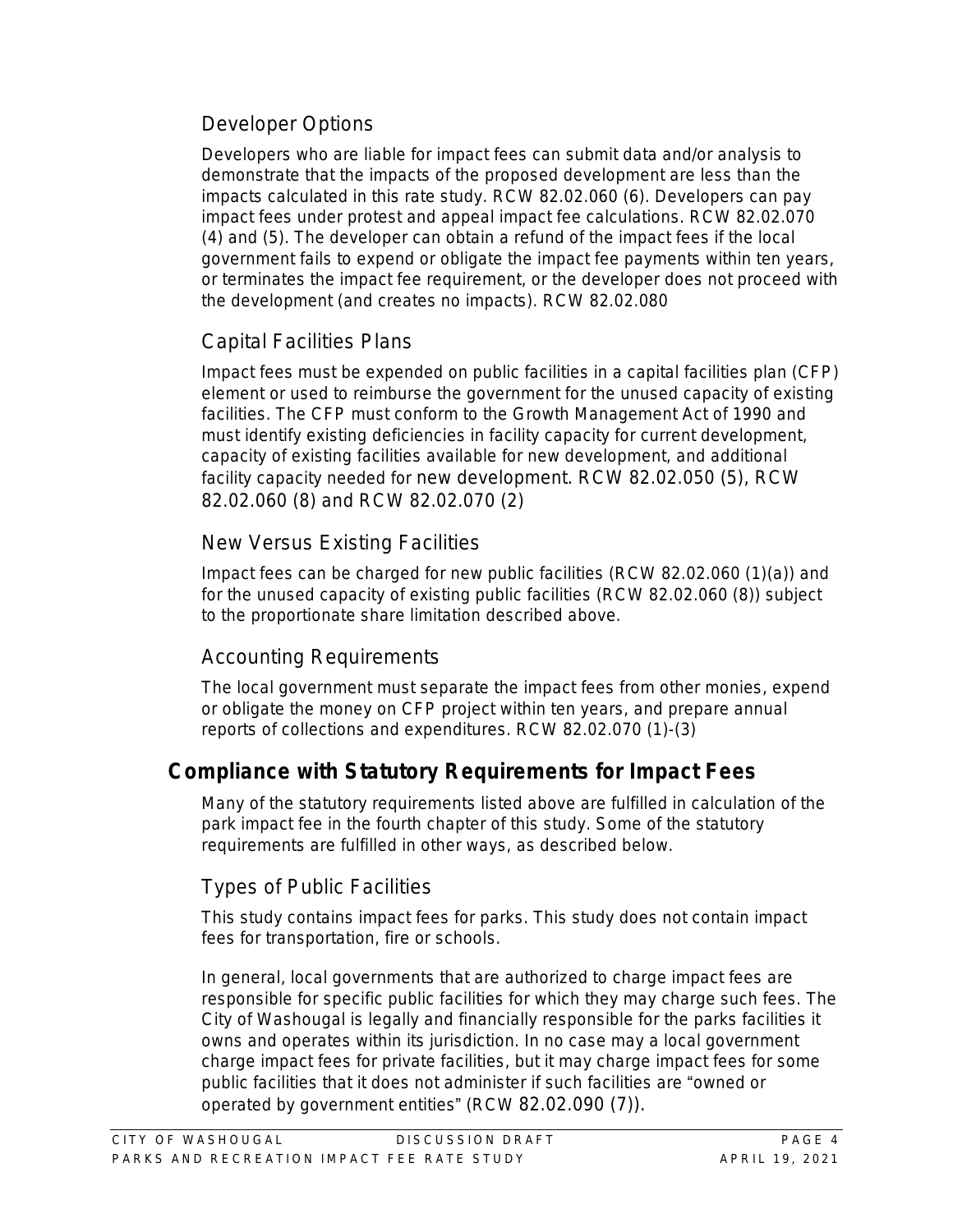#### Types of Improvements

The public facilities that can be paid for by impact fees are "system improvements" (which are typically outside the development), and "designed to provide service to service areas within the community at large" as provided in RCW 82.02.090 (9)), as opposed to "project improvements" (which are typically provided by the developer on-site within the development or adjacent to the development), and "designed to provide service for a development project, and that are necessary for the use and convenience of the occupants or users of the project" as provided in RCW 82.02.090 (5). The impact fees in this study are based on system improvements that are described in the fourth chapter of this study. No project improvements are included in this study.

Impact fee revenue can be used for the capital cost of public facilities. Impact fees cannot be used for operating or maintenance expenses. The cost of public facilities that can be paid for by impact fees include land acquisition and development. The costs can also include design studies, engineering, land surveys, appraisals, permitting, financing, administrative expenses, applicable mitigation costs, and capital equipment pertaining to capital improvements.

Benefit to Development, Proportionate Share and Reduction of Fee Amounts

The law imposes three tests of the benefit provided to development by impact fees: 1) proportionate share, 2) reasonably related to need, and 3) reasonably related to expenditure *(RCW 82.02.050 (4)).* In addition, the law requires the designation of one or more service areas *(RCW 82.02.060 (7)).*

#### **1. Proportionate Share**

First, the "proportionate share" requirement means that impact fees can be charged only for the portion of the cost of public facilities that is "reasonably related" to new development. In other words, impact fees cannot be charged to pay for the cost of reducing or eliminating deficiencies in existing facilities.

Second, there are several important implications of the proportionate share requirement that are not specifically addressed in the law, but which follow directly from the law:

- Costs of facilities that will benefit new development and existing users must be apportioned between the two groups in determining the amount of the fee. This can be accomplished in either of two ways: 1) by allocating the total cost between new and existing users, or 2) calculating the cost per unit and applying the cost only to new development when calculating impact fees.
- Impact fees that recover the costs of existing unused capacity should be based on the government's actual cost. Carrying costs may be added to reflect the government's actual or imputed interested expense.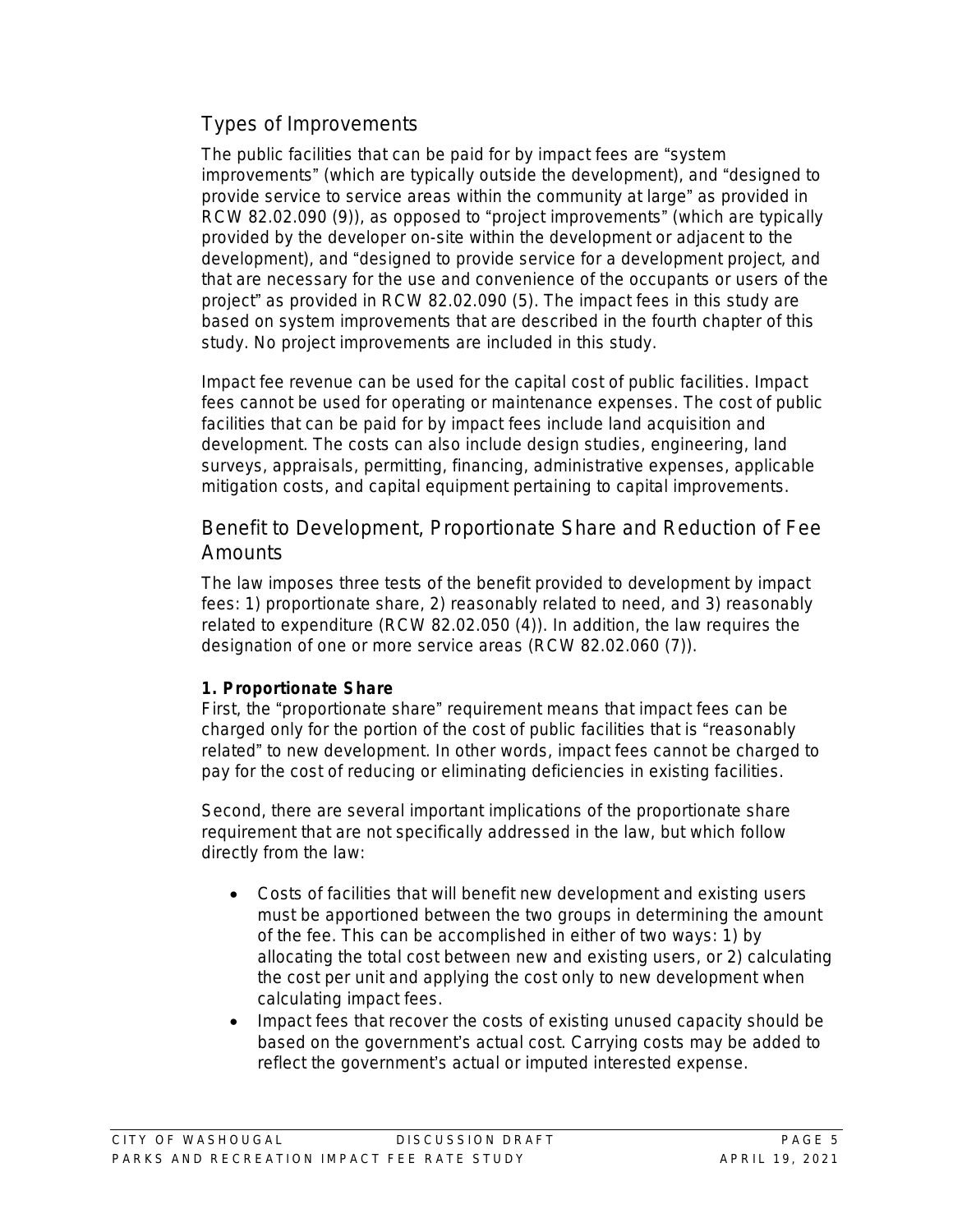The third aspect of the proportionate share requirement is its relationship to the requirement to provide adjustments and credits to impact fees, where appropriate. These requirements ensure that the amount of the impact fee does not exceed the proportionate share.

- The "adjustments" requirement reduces the impact fee to account for past and future payments of other revenues (if such payments are earmarked for, or proratable to, the system improvements that are needed to serve new growth). The impact fees calculated in this study include an adjustment that accounts for any other revenue that is paid by new development and used by the City to pay for a portion of growth's proportionate share of costs. This adjustment is in response to the limitations in RCW 82.02.060 (1)(b) and RCW 82.02.050 (2).
- The "credit" requirement reduces impact fees by the value of dedicated land, improvements or construction provided by the developer (if such facilities are in the adopted CFP, identified as the projects for which impact fees are collected, and are required as a condition of development approval). The law does not prohibit a local government from establishing reasonable constraints on determining credits. For example, the location of dedicated land and the quality and design of donated land or recreation facilities can be required to be acceptable to the local government.

#### **2. Reasonably Related to Need**

There are many ways to fulfill the requirement that impact fees be "reasonably related" to the development's need for public facilities, including personal use and use by others in the family or business enterprise (direct benefit), use by persons or organizations who provide goods or services to the fee-paying property or are customers or visitors at the fee-paying property (indirect benefit), and geographical proximity (presumed benefit). These measures of relatedness are implemented by the following techniques:

- Impact fees are charged to properties that need (i.e., benefit from) new public facilities. The City of Washougal residential properties are the primary beneficiaries of parks, so the impact fees are calculated only for residential properties.
- The relative needs of different types of growth are considered in establishing fee amounts (i.e., different impact values for different types of land use). The fourth chapter uses different numbers of persons per dwelling unit for residential development.
- Feepayers can pay a smaller fee if they demonstrate that their development will have less impact than is presumed in the impact fee schedule calculation for their property classification. Such reduced needs must be permanent and enforceable (i.e., via land use restrictions).

#### **3. Reasonably Related to Expenditures**

Two provisions of Washougal's municipal code for impact fees comply with the requirement that expenditures be "reasonably related" to the development that paid the impact fee. First, the requirement that fee revenue must be earmarked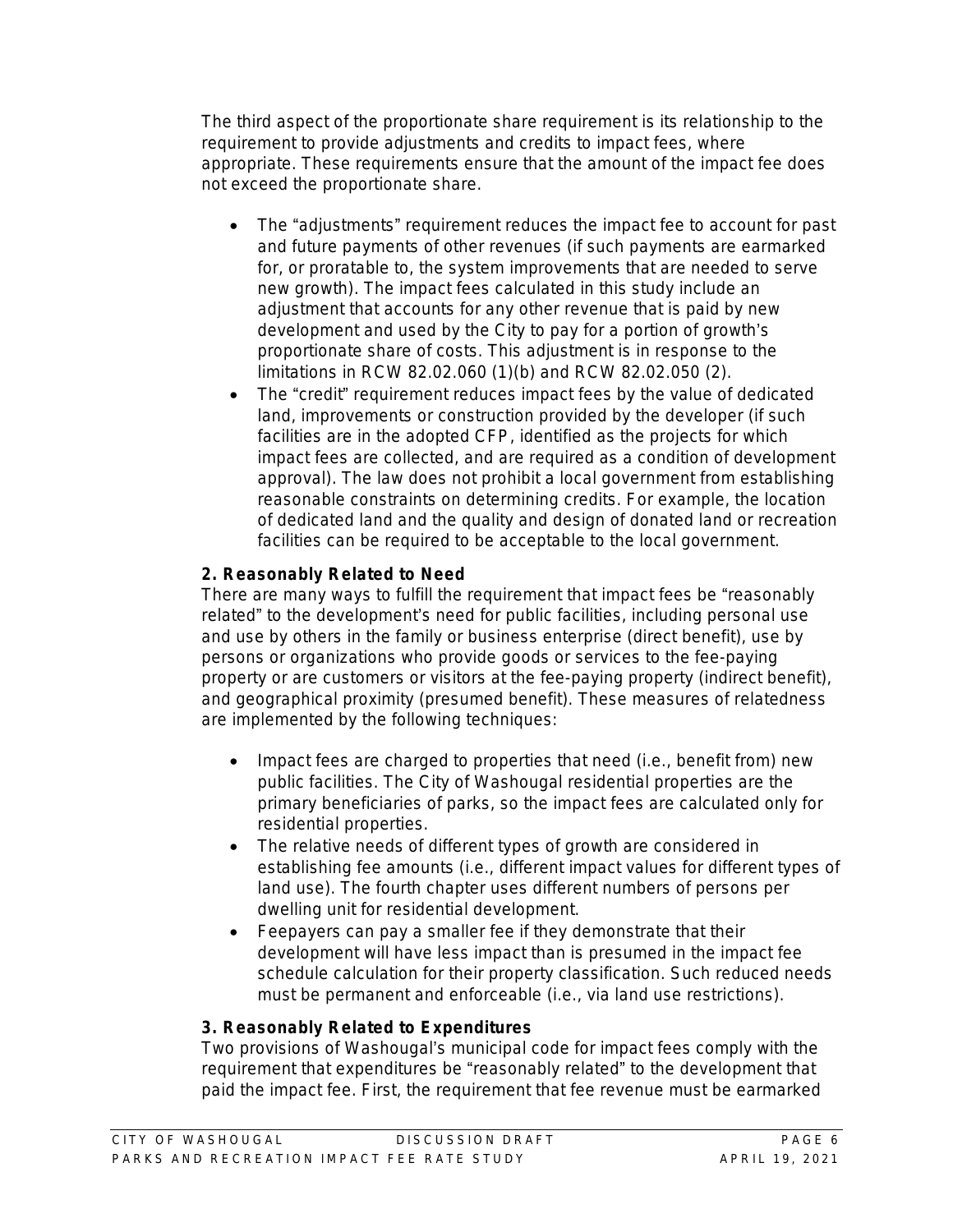for specific uses related to public facilities ensures that expenditures are on specific projects, the benefit of which has been demonstrated in determining the need for the projects and the portion of the cost of needed projects that are eligible for impact fees as described in this study. Second, impact fee revenue must be expended or obligated within ten years, thus requiring the impact fees to be used to benefit to the feepayer and not held by the City.

#### **4. Service Areas for Impact Fees**

Impact fees in some jurisdictions are collected and expended within service areas that are smaller than the jurisdiction that is collecting the fees. Impact fees are not required to use multiple service areas unless such "zones" are necessary to establish the relationship between the fee and the development. Because of the compact size of the City of Washougal, and the accessibility of its parks to all property within the City, Washougal's parks serve the entire City, therefore the impact fees are based on a single service area corresponding to the boundaries of the City of Washougal.

#### Exemptions

The City's municipal code for impact fees addresses the subject of exemptions. Exemptions do not affect the impact fee rates calculated in this study because of the statutory requirement that any exempted impact fee must be paid from other public funds. As a result, there is no increase in impact fee rates to make up for the exemption because there is no net loss to the impact fee account as a result of the exemption.

#### Developer Options

A developer who is liable for impact fees has several options regarding impact fees. The developer can submit data and/or analysis to demonstrate that the impacts of the proposed development are less than the impacts calculated in this rate study. The developer can appeal the impact fee calculation by the City of Washougal. If the local government fails to expend the impact fee payments within ten years of receipt of such payments, the developer can obtain a refund of the impact fees. The developer can also obtain a refund if the development does not proceed and no impacts are created. All of these provisions are addressed in the City's municipal code for impact fees, and none of them affect the calculation of impact fee rates in this study.

#### Capital Facilities Plan

There are references in RCW to the "capital facilities plan" (CFP) as the basis for projects that are eligible for funding by impact fees. Cities often adopt documents with different titles that fulfill the requirements of RCW 82.02.050 et. seq. pertaining to a "capital facilities plan." The City of Washougal has adopted, and periodically updates the Parks Capital Facilities Plan element of the City's Comprehensive Plan, which adopts by reference the Comprehensive Park and Recreation Plan. The Comprehensive Park and Recreation Plan contains the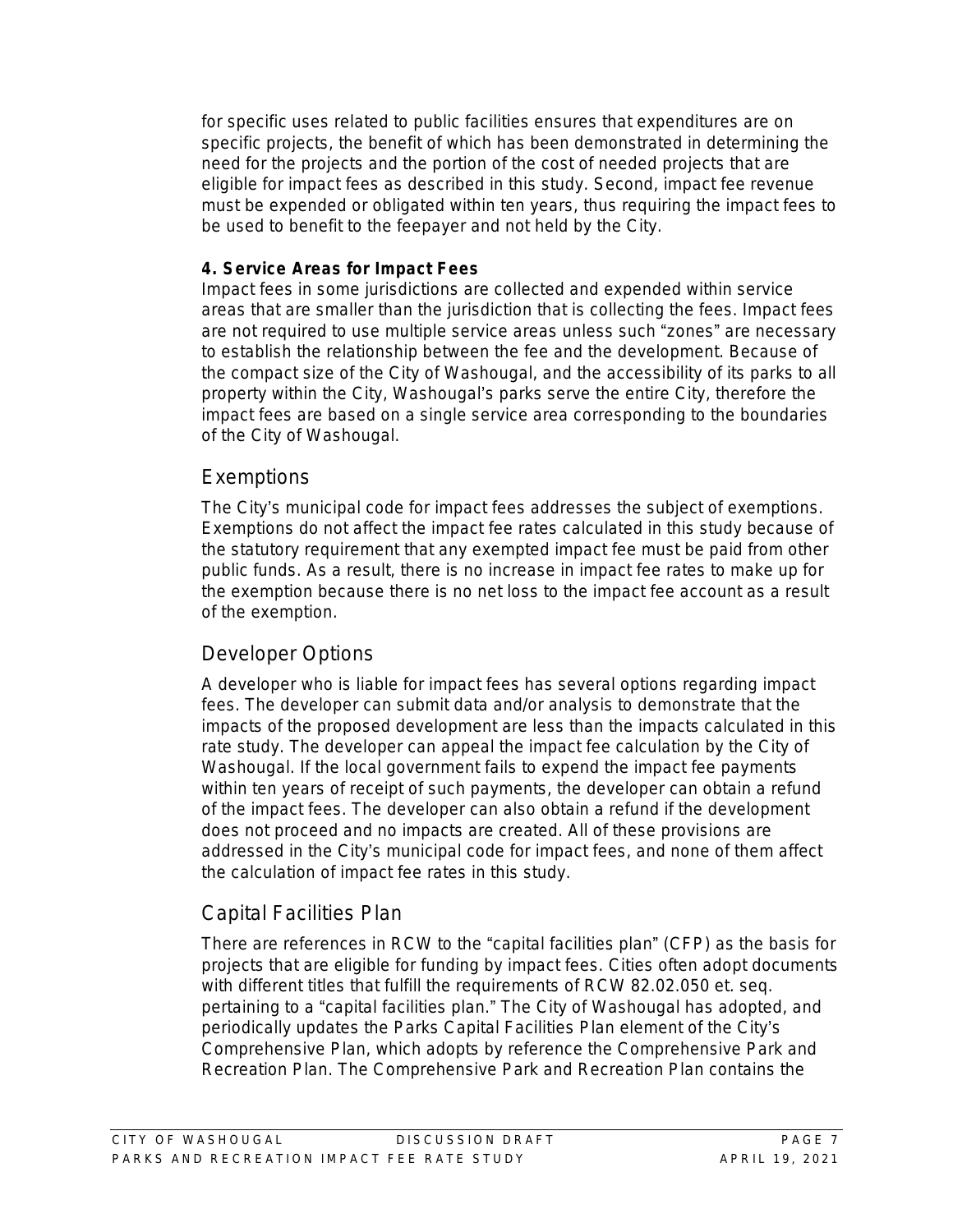City's parks Capital Facilities Plan (CFP). All references to a CFP in this study are references to the CFP and the documents described above.

The requirement to identify existing deficiencies, capacity available for new development, and additional public facility capacity needed for new development is determined by analyzing levels of service for each type of public facility. The fourth chapter of this study provides this analysis.

#### New Versus Existing Facilities, Accounting Requirements

Impact fees must be spent on capital projects contained in an adopted capital facilities plan, or they can be used to reimburse the government for the unused capacity of existing facilities. Impact fee payments that are not expended or obligated within ten years must be refunded unless the City Council makes a written finding that an extraordinary and compelling reason exists to hold the fees for longer than ten years. In order to verify these two requirements, impact fee revenues must be deposited into separate accounts of the government, and annual reports must describe impact fee revenue and expenditures. These requirements are addressed by Washougal's municipal code for impact fees and are not factors in the impact fee calculations in this study.

# **Data Sources**

The data in this study of impact fees in Washougal, Washington was provided by the City of Washougal, unless a different source is specifically cited.

# <span id="page-11-0"></span>3. GROWTH ESTIMATES

Impact fees are meant to have "growth pay for growth" so the first step in developing an impact fee is to quantify future growth in the City of Washougal. Growth estimates have been prepared for population through the year 2035 in order to match the horizon year of the City's most recent Capital Facilities Plan.

[Exhibit](#page-11-1) [2](#page-11-1) lists Washougal's population and growth rates from 2015 to 2020 and projections to the year 2035.

<span id="page-11-1"></span>

| <b>Exhibit 2. Population</b> |                        |      |  |  |  |  |  |
|------------------------------|------------------------|------|--|--|--|--|--|
|                              | <b>Population CAGR</b> |      |  |  |  |  |  |
| 2015                         | 15,170                 |      |  |  |  |  |  |
| 2016                         | 15,560                 | 2.6% |  |  |  |  |  |
| 2017                         | 15,760                 | 1.3% |  |  |  |  |  |
| 2018                         | 16,020                 | 1.6% |  |  |  |  |  |
| 2019                         | 16,500                 | 3.0% |  |  |  |  |  |
| 2020                         | 16,680                 | 1.1% |  |  |  |  |  |
| 2035                         | 22,347                 | 2.0% |  |  |  |  |  |
| Growth                       | 5,667                  | 2.0% |  |  |  |  |  |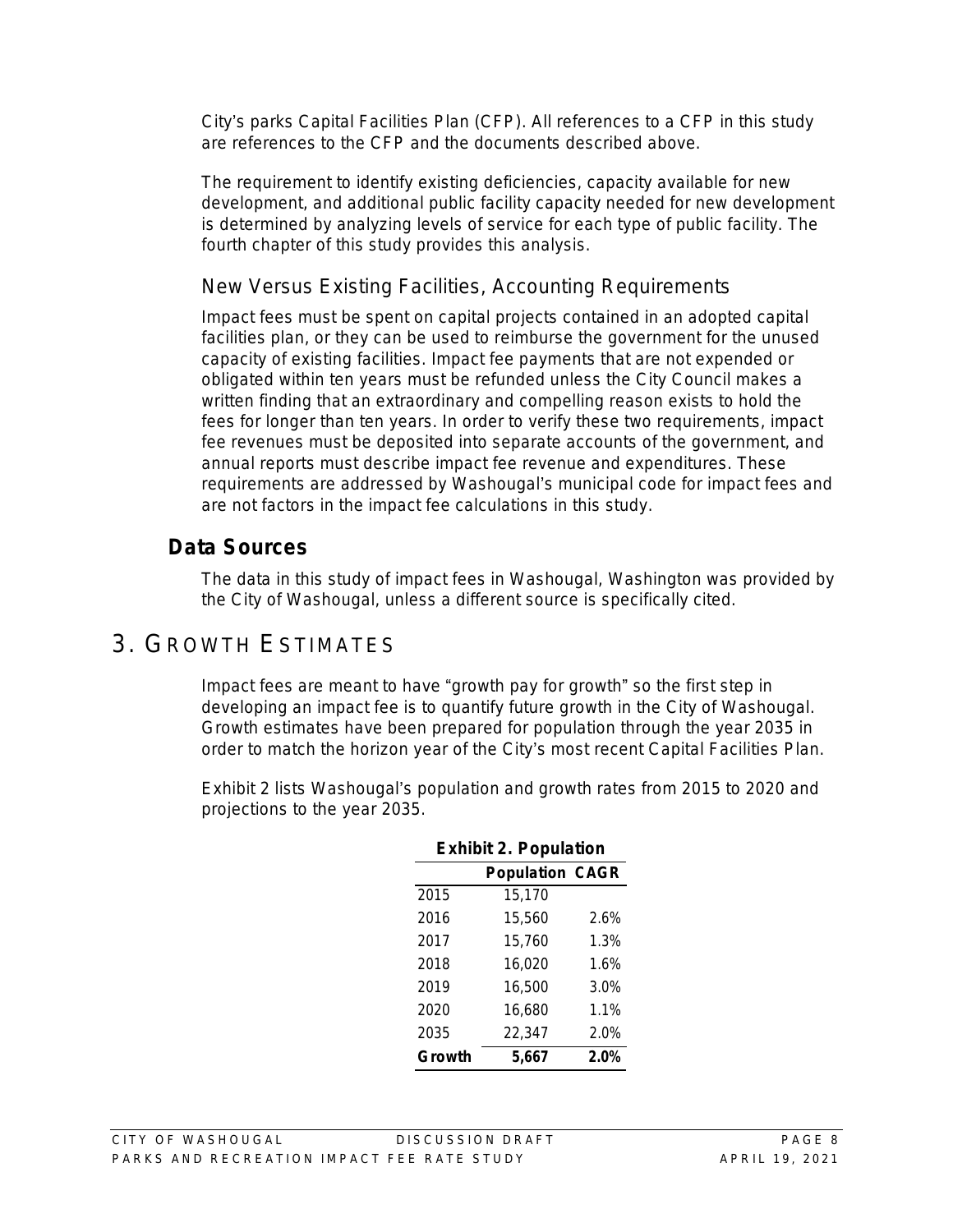*Notes: CAGR = Compound Annual Growth Rate. Growth = 2035 Population* – *2020 Population. Sources: 2015-2020 population is from the Washington State Office of Financial Management. 2035 population projection from the City of Washougal 2015-2035 Comprehensive Plan.*

It is clear from Exhibit 2 that Washougal expects growth of population in the future, so there is a rational basis for park impact fees that would have future growth pay for parks, open space and recreation facilities that are needed to provide appropriate levels of service to new development.

The total population for the base year (2020) is 16,680, for the horizon year (2035) is 22,347, therefore the growth between 2020 and 2035 is 5,667.

# <span id="page-12-0"></span>4. PARK IMPACT FEES

#### **Overview**

Impact fees for Washougal's parks, recreation facilities and open space use an inventory of the City's existing parks acreage and current population to determine the current level of service ratio for parks. The current level of service ratio is multiplied by the projected population growth to estimate the acres of parks needed to serve growth at the current level of service. The cost of park acquisition and development per acre is multiplied by the number of acres needed to serve growth at the current level of service to arrive at the investment in parks needed to serve growth. The investment needed for growth is reduced by the amount of specific other revenues that are available and the result is the net investment needed to be paid by growth. Dividing the net investment by the growth of population results in the investment per person that can be charged as impact fees. The amount of the maximum allowable impact fee is determined by charging each fee-paying development for the impact fee cost per person multiplied by the number of persons per dwelling unit.

These steps are described below in the formulas, descriptions of variables, exhibits, and explanation of calculations of park impact fees.

# **Formula 1: Parks Level of Service Ratio**

The current level of service ratio is calculated by dividing Washougal's existing parks acreage by its total current population.

Current population was described in the third chapter of this study. There is one new variable that requires explanation: (A) Existing Acres of Parks.

Variable (A): Existing Acres of Parks

The acreage of each of Washougal's parks is listed in Appendix A. The total existing parks acreage includes all existing facilities in the following categories: Neighborhood Parks, Community Parks, Special Use Areas, Waterfront Parks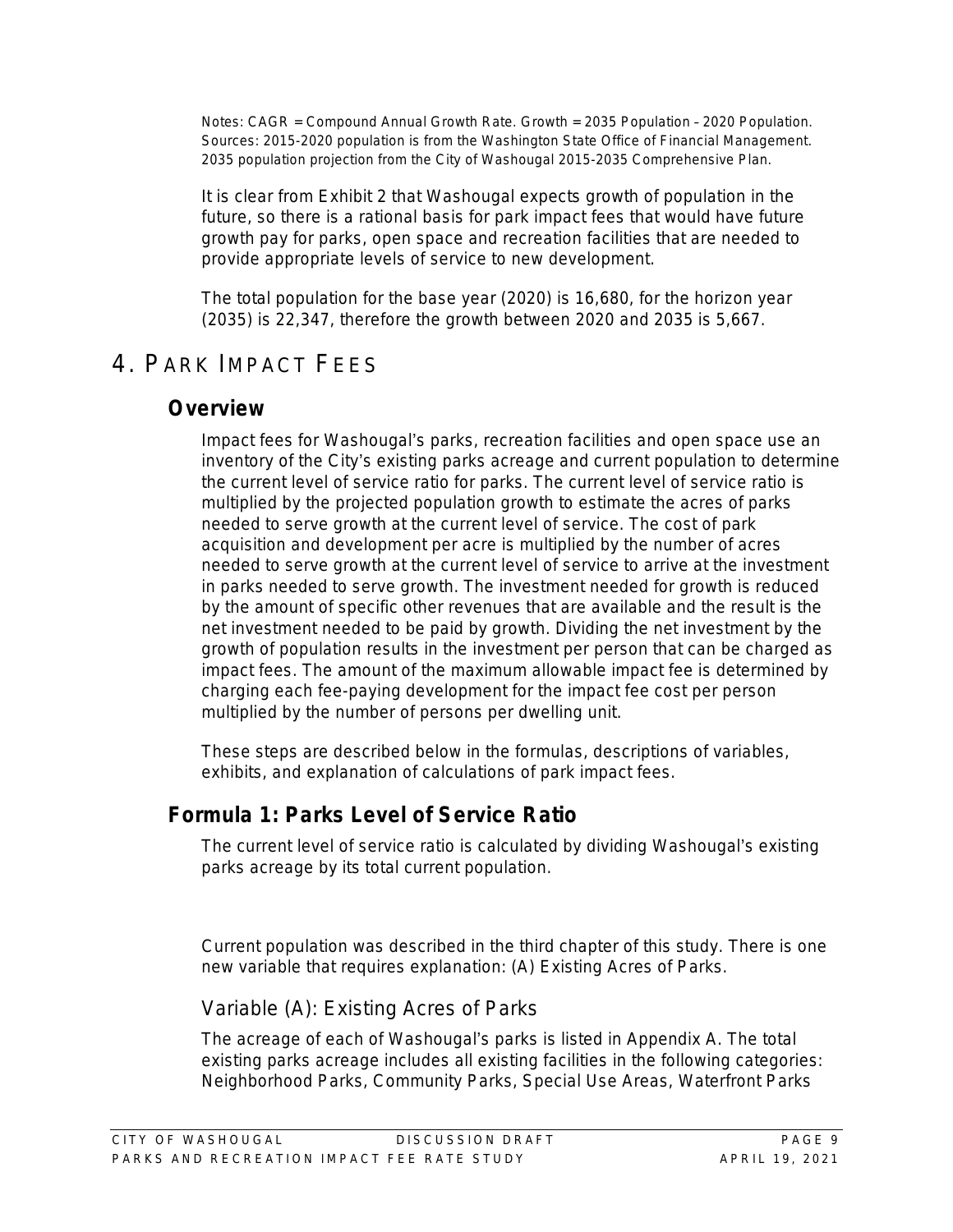and Natural Areas. Appendix A additionally includes a total of the acreage for each park and the subtotal by category.

The total existing inventory of parks in the City of Washougal is 124.6 acres of parks. [Exhibit](#page-13-0) [3](#page-13-0) lists the total existing inventory of parks by category.

| <b>Type</b>             | Inventory |
|-------------------------|-----------|
| Neighborhood Parks      | 17.6      |
| <b>Community Parks</b>  | 33.6      |
| Special Use Areas       | 19.2      |
| Pocket Parks            | 0.3       |
| <b>Waterfront Parks</b> | 2.5       |
| Natural Parks           | 51.4      |
| Total                   | 124.6     |

#### <span id="page-13-0"></span>**Exhibit 3. Park Inventory by Park Type, Washougal, Acres, 2021**

*Sources: City of Washougal Comprehensive Park & Recreation Plan, April 2021, Appendix A.*

[Exhibit](#page-13-1) [4](#page-13-1) lists the total existing inventory of parks and divides it by the current population of 16,680 (from Exhibit 2, divided by 1,000) to calculate the current level of service ratio of 7.5 acres of parks per 1,000 population.

<span id="page-13-1"></span>**Exhibit 4. Level of Service Ratio**

| Inventory |        | Current<br>Population |  | <b>Level of Service Ratio</b> |
|-----------|--------|-----------------------|--|-------------------------------|
| 124.6     | $\div$ | 16,680                |  | $= 7.5$ acres per 1,000 pop   |

### **Formula 2: Total Park Acres to Serve Growth**

Impact fees must be related to the needs of growth, as explained in the second chapter of this report. The first step in determining growth's needs is to calculate the total number of acres needed to serve growth with the same level of service ratio that benefits the current population. The acres of parks needed for growth are calculated by multiplying the level of service ratio by the population growth from 2020 to 2035 (divided by 1,000).

There are no new variables used in Formula 2. Both variables were developed in previous formulas and exhibits.

[Exhibit](#page-13-2) [5](#page-13-2) shows the calculation of the total acres of parks needed for growth. The current level of service ratio is calculated in Exhibit 4. The growth in population is calculated in Exhibit 2. The result is that Washougal needs to add 42.3 acres of parks in order to serve the growth of 5,667 additional people who are expected to be added to the City's existing population.

#### <span id="page-13-2"></span>**Exhibit 5. Total Park Acres Needed for Growth**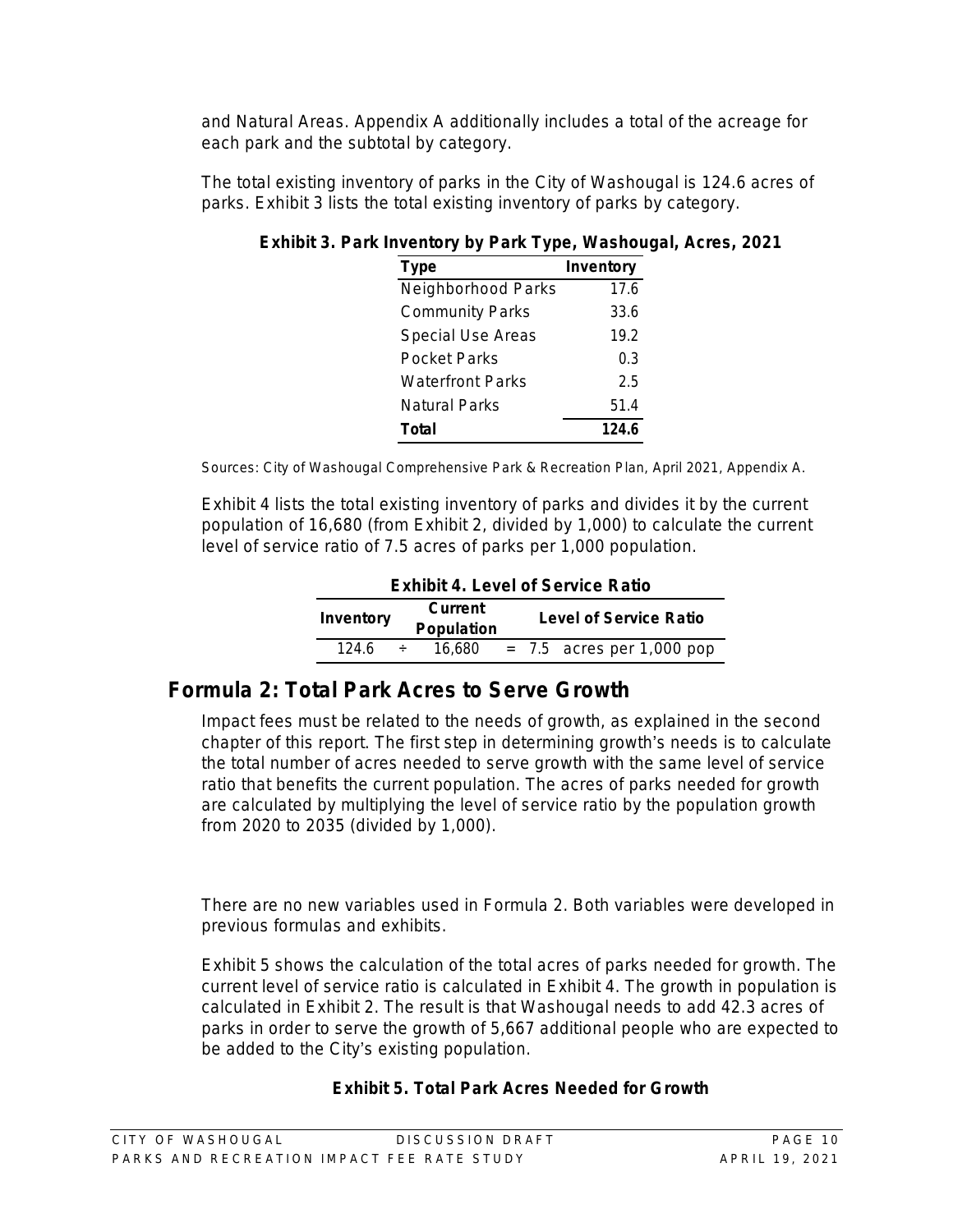| 7.5 acres per 1,000 pop x<br>42 Z<br>5.667<br>$=$ | Level of Service Ratio | 2020-2035<br>Growth | <b>Total Park</b><br><b>Acres Needed</b><br>for Growth |
|---------------------------------------------------|------------------------|---------------------|--------------------------------------------------------|
|                                                   |                        |                     |                                                        |

# **Formula 3. Park Acres Needed for Growth**

The park acres needed for growth is calculated by subtracting any existing reserve capacity from the total park acres needed to serve growth.

Total Park Acres Needed for Growth was described in Formula 2. There is one new variable that requires explanation: (B) Reserve Capacity

#### Variable (B): Reserve Capacity

Existing reserve capacity includes any park acres that the City of Washougal has acquired and is holding in reserve to serve the needs of growth. Because the current level of service is based on the current parks system and the current population, there is no reserve capacity (i.e., no unused value that can be used to serve future population growth)<sup>3</sup>.

[Exhibit](#page-14-0) [6](#page-14-0) shows the calculation of the acres of parks that are needed for growth. The total acres of parks needed for growth (from Exhibit 5) is reduced by the existing reserve capacity, in this case zero, and the result shows that 42.3 acres of additional parks are needed to serve future growth.

<span id="page-14-0"></span>

|                                          | <b>Exhibit 6. Park Acres Needed for Growth</b> |  |                          |  |  |  |
|------------------------------------------|------------------------------------------------|--|--------------------------|--|--|--|
| <b>Total Park</b><br><b>Acres Needed</b> | Reserve                                        |  | <b>Net Park</b><br>Acres |  |  |  |
| for Growth                               | Capacity                                       |  | Needed for<br>Growth     |  |  |  |
| 423                                      | n n                                            |  | 423                      |  |  |  |

### **Formula 4: Investment Needed for Growth**

The second step in determining growth's needs is to calculate the total investment in parks needed for growth, or the total cost of parks land acquisition and development to serve growth with the same level of service ratio that benefits the current population. The investment needed for growth is calculated by multiplying the park cost per acre by the number of acres needed to serve growth.

<sup>3</sup> Also, the use of the current park acreage and current population means there is no existing deficiency. This approach satisfies the requirements of RCW 82.02.050 (5) to determine whether or not there are any existing deficiencies in order to ensure that impact fees are not charged for any deficiencies.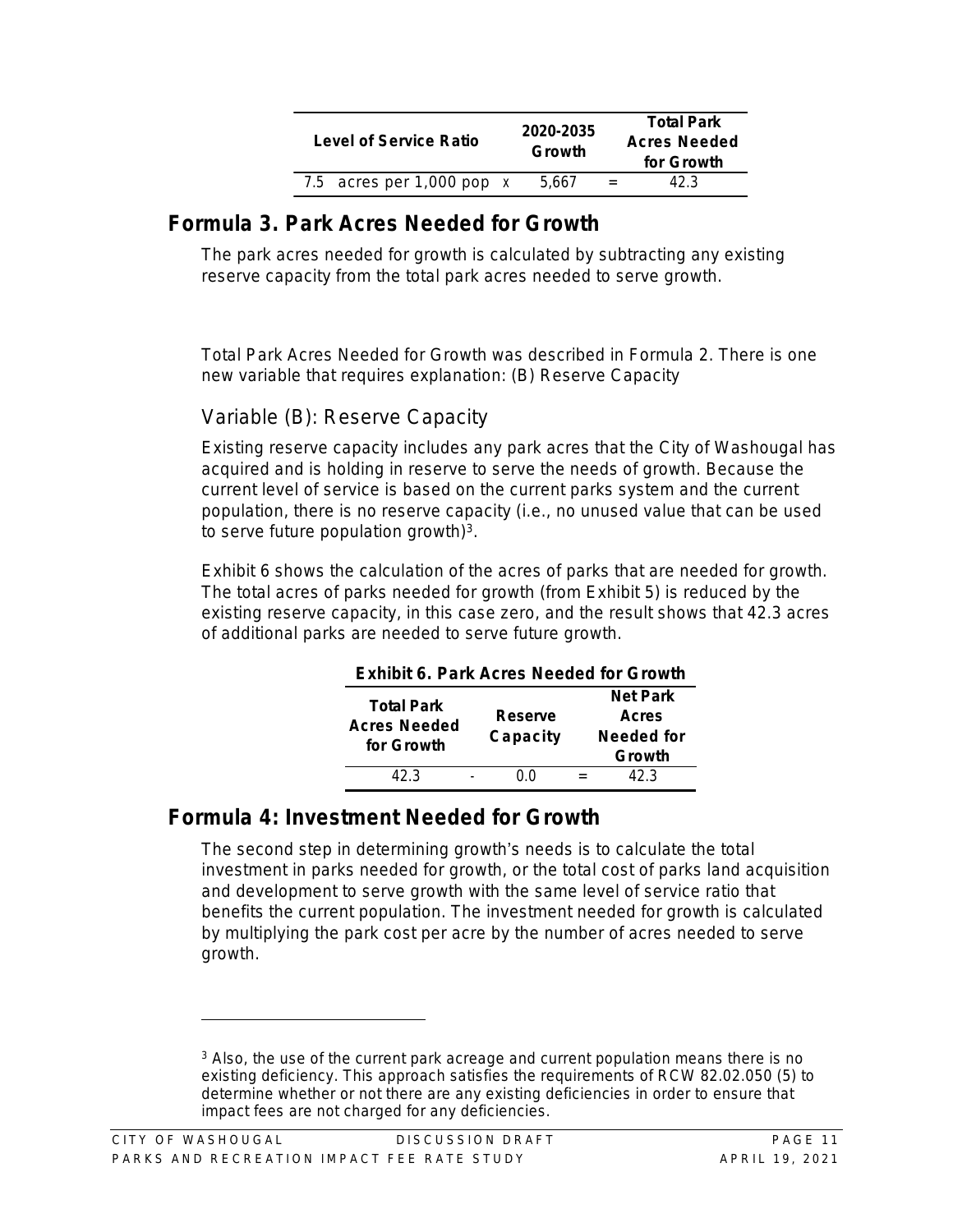There is one new variable used in Formula 4 that requires explanation: (C) Park Cost per Acre.

# Variable (C): Park Cost per Acre

The park impact fees are based on costs per acre for land acquisition and development that will be provided by the City of Washougal. Park acquisition costs are provided by the City of Washougal and park development costs are based on the projected development costs in the CFP, documented in Appendix B. [Exhibit](#page-15-0) [7](#page-15-0) details the cost per acre for park land acquisition and development.

**Cost per Acre** Land Acquisition \$87,500 Park Development \$261,678 **Total \$349,178**

<span id="page-15-0"></span>**Exhibit 7. Park Acquisition and Development Cost per Acre**

[Exhibit](#page-15-1) [8](#page-15-1) shows the calculations for the investment needed for growth. The total park cost per acre for land acquisition and development (from Exhibit 7) is multiplied by the additional acres of parks needed for growth (from Exhibit 6) resulting in the investment needed for growth. The result is that the City will need to invest nearly \$14.8 million in impact fee eligible parks acquisition and development to serve growth through 2035.

<span id="page-15-1"></span>

|               |   |                   | <b>Exhibit 8. Investment Needed for Growth</b> |  |  |
|---------------|---|-------------------|------------------------------------------------|--|--|
| Park Cost per |   | <b>Park Acres</b> | Investment<br>Needed for                       |  |  |
| Acre          |   | Needed for        |                                                |  |  |
|               |   | Growth            | Growth                                         |  |  |
| \$349,178     | X | 423               | $=$ \$14,781,640                               |  |  |

# **Formula 5: City Investment for Growth**

The City of Washougal has historically used a combination of revenue sources to pay for the cost of park and recreation capital facilities, including REET funding, grants and other state and local revenues sources. The City's plan for the future is to continue using grant revenues and local revenues to pay part of the cost of parks needed for growth. The City's share of investment for growth is calculated by multiplying the total investment needed to serve growth by the City's share of investment for growth.

There is one new variable used in Formula 5 that requires explanation: (D) City Share of Investment for Growth.

Variable (D): City Share of Investment for Growth

A detailed analysis was made of the City's Capital Facilities Plan from the April 2021 Comprehensive Park & Recreation Plan in Appendix B. There are a total of \$29.6 million in parks capital costs plus an additional \$2.9 million in capital costs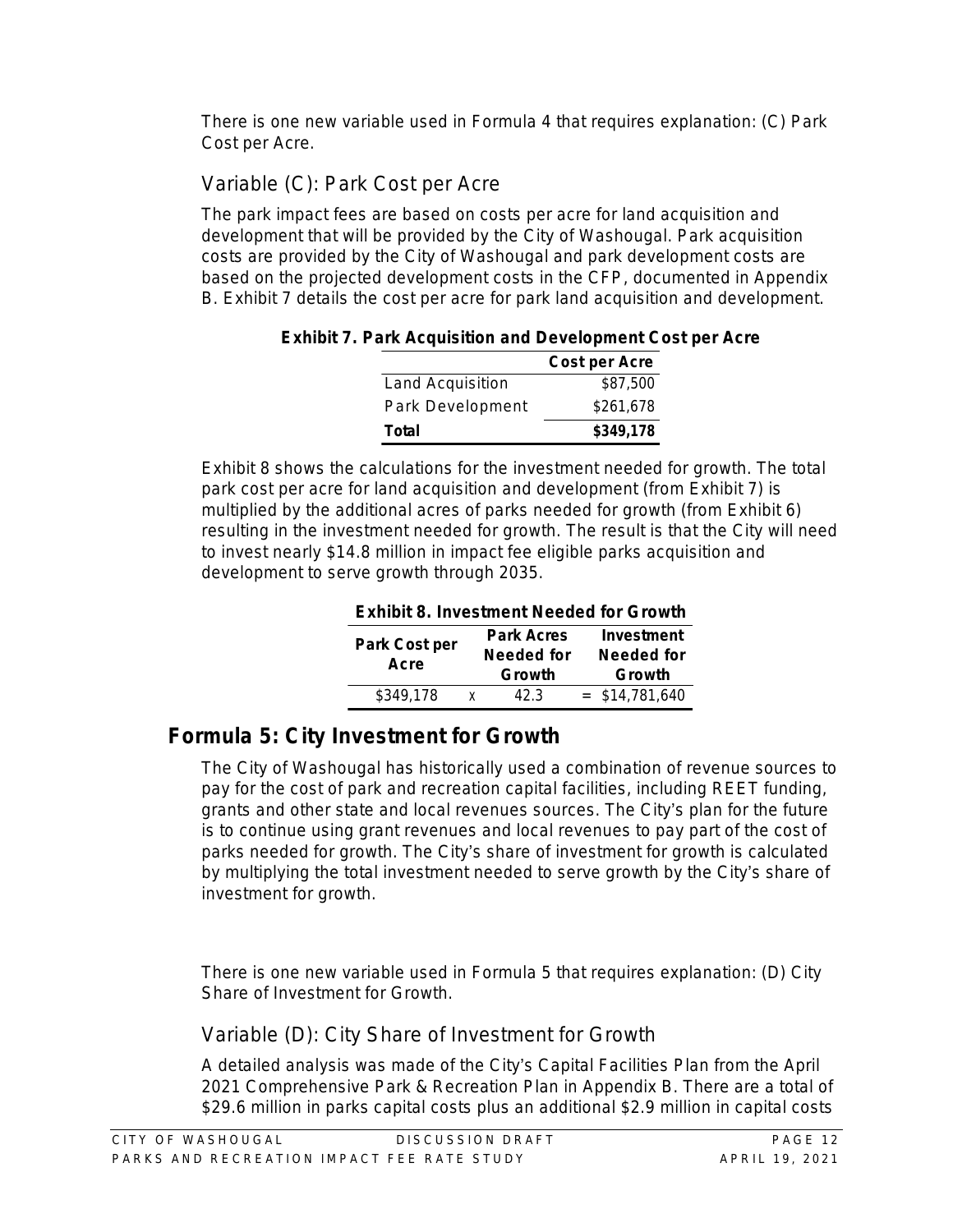in 2021. Among these parks projects \$30.9 million add capacity, and therefore are considered projects eligible for park impact fee funding. A total of \$2.0 million of the capacity park projects have identified potential funding from grants and local revenues. \$2.0 million is 6.5% of \$30.9 million. Therefore, grants and local revenues will pay for 6.5% of parks projects that add "capacity" to the park system for new development by increasing the value of park and recreation assets.

[Exhibit](#page-16-0) [9](#page-16-0) shows the calculation of the City's share of investment in parks to serve growth. The total investment needed for growth is multiplied by the City's share of investment for growth resulting in the City investment in parks and recreation facilities for growth. The result is that the City expects to use nearly \$1 million in grant and local revenues for parks projects for growth.

<span id="page-16-0"></span>

|                          |   | Exhibit 9. City Investment for Growth         |                                      |
|--------------------------|---|-----------------------------------------------|--------------------------------------|
| Investment<br>Needed for |   | <b>City Share of</b><br><b>Investment</b> for | <b>City Investment</b><br>for Growth |
| Growth                   |   | Growth                                        |                                      |
| \$14,781,640             | X | 6.5%                                          | \$966,480                            |

# **Formula 6: Investment to be Paid by Growth**

The future investment in parks that needs to be paid by growth may be reduced if the City has other revenues it investment in its parks. The investment to be paid by growth is calculated by subtracting the amount of any revenues the City invests in infrastructure for growth from the total investment in parks needed to serve growth.

There are no new variables in Formula 6. Both variables were developed in previous formulas.

[Exhibit](#page-16-1) [10](#page-16-1) shows the calculation of the investment in parks that needs to be paid by growth. The City investment for growth (from Exhibit 9) is subtracted from the total investment in parks needed to serve growth (from Exhibit 8). [Exhibit](#page-16-1) [10](#page-16-1) shows that growth in Washougal needs \$14.8 million for additional parks to maintain the City's standards for future growth. The City's investment for growth is projected to be \$1 million in grant and local revenues towards this cost for parks. The remaining \$13.8 million for parks will be paid by growth.

<span id="page-16-1"></span>

|              | <b>Exhibit 10. Investment to be Paid by Growth</b> |  |               |  |  |  |
|--------------|----------------------------------------------------|--|---------------|--|--|--|
| Investment   | City                                               |  | Investment to |  |  |  |
| Needed for   | Investment for                                     |  | be Paid by    |  |  |  |
| Growth       | Growth                                             |  | Growth        |  |  |  |
| \$14,781,640 | \$966,480                                          |  | \$13,815,161  |  |  |  |

# **Formula 7: Growth Cost per Person**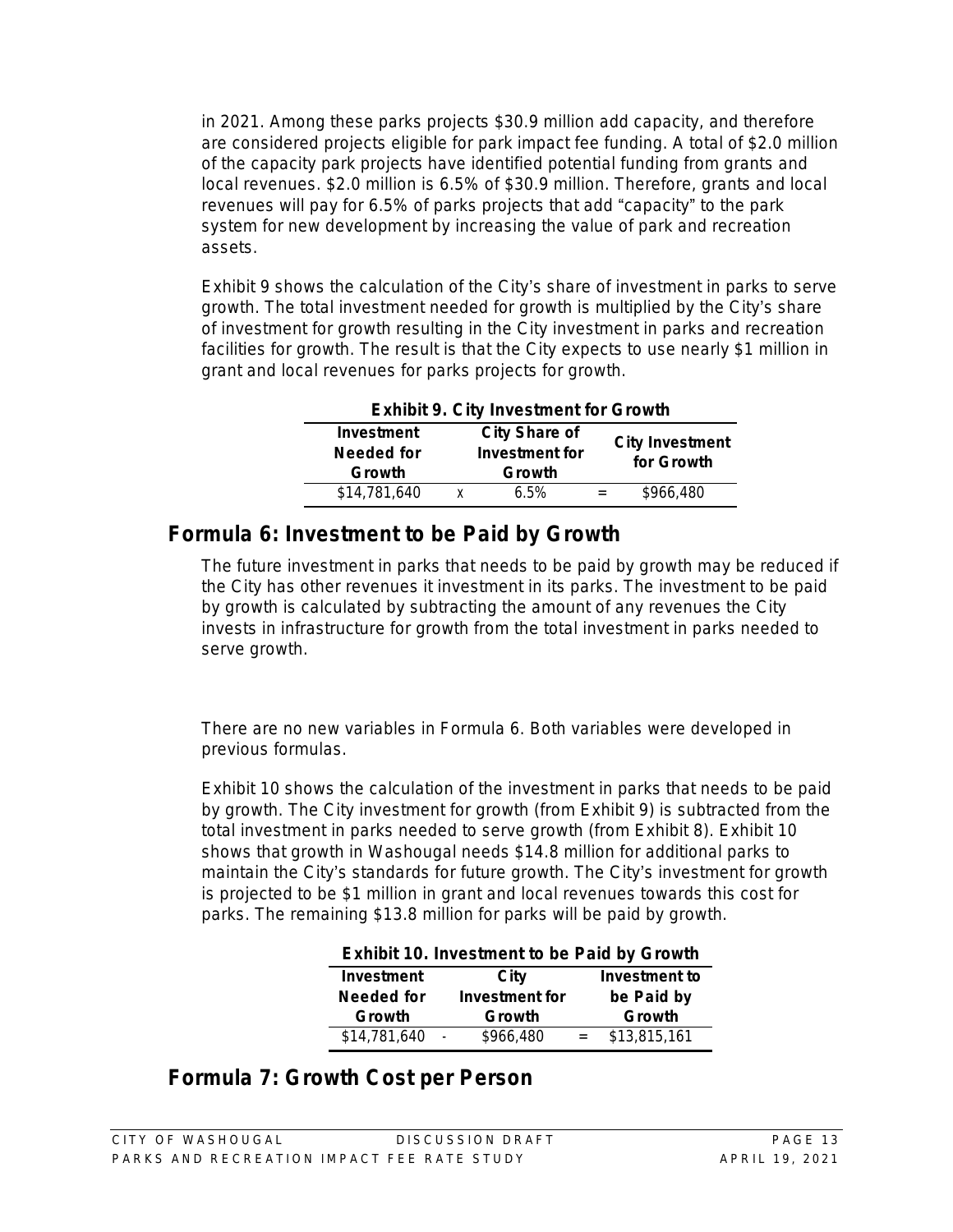The growth cost per person is calculated by dividing the investment in parks that is to be paid by growth by the amount of population growth.

There are no new variables used in Formula 7. Both variables were developed in previous formulas.

[Exhibit](#page-17-0) [11](#page-17-0) shows the calculation of the cost per person of parks that needs to be paid by growth. The investment in parks needed to be paid by growth (from Exhibit 10), is divided by the growth in population (from Exhibit 2), and the result shows the cost for parks to be paid by growth is \$2,437.83 per person.

<span id="page-17-0"></span>

| <b>Exhibit 11. Growth Cost per Person</b> |            |     |                    |
|-------------------------------------------|------------|-----|--------------------|
| Investment to be                          | Growth of  |     | <b>Growth Cost</b> |
| Paid by Growth                            | Population |     | per Person         |
| \$13,815,161                              | 5.667      | $=$ | \$2,437.83         |

# **Formula 8: Adjustment to be Consistent with Washougal**'**s CFP**

Impact fees must be based on and used for projects in the City's CFP or CIP. Impact fees are limited to projects that add capacity to the park system and therefore provide additional parks for growth. Impact fees can only be charged for the portion of the cost of the capacity projects that are not paid for by other funding sources. If the unfunded cost of parks projects that add capacity is less than the investment needed for growth, the impact fee calculations must include an adjustment to limit the fee to an amount that is consistent with the CFP<sup>4</sup> . If the unfunded cost of parks projects that add capacity is greater than the investment needed for growth, then no adjustment is required.

The adjustment is calculated by dividing the unfunded cost of CFP projects that add capacity by the amount of the investment that is needed for growth. The result is the percentage of the needed investment that is provided by the CFP.

There is one new variable used in Formula 8 that requires explanation: (E) Unfunded Cost of CFP Projects that Add Capacity.

Variable (E): Unfunded Cost of CFP Projects that Add Capacity

The City of Washougal's CFP has numerous projects for parks. Some of the projects add capacity to the park system by increasing acreage and/or adding improvements.

<sup>4</sup> If future Capital Facilities Plans increase the projects for growth this adjustment can be revised in future updates of the park impact fee.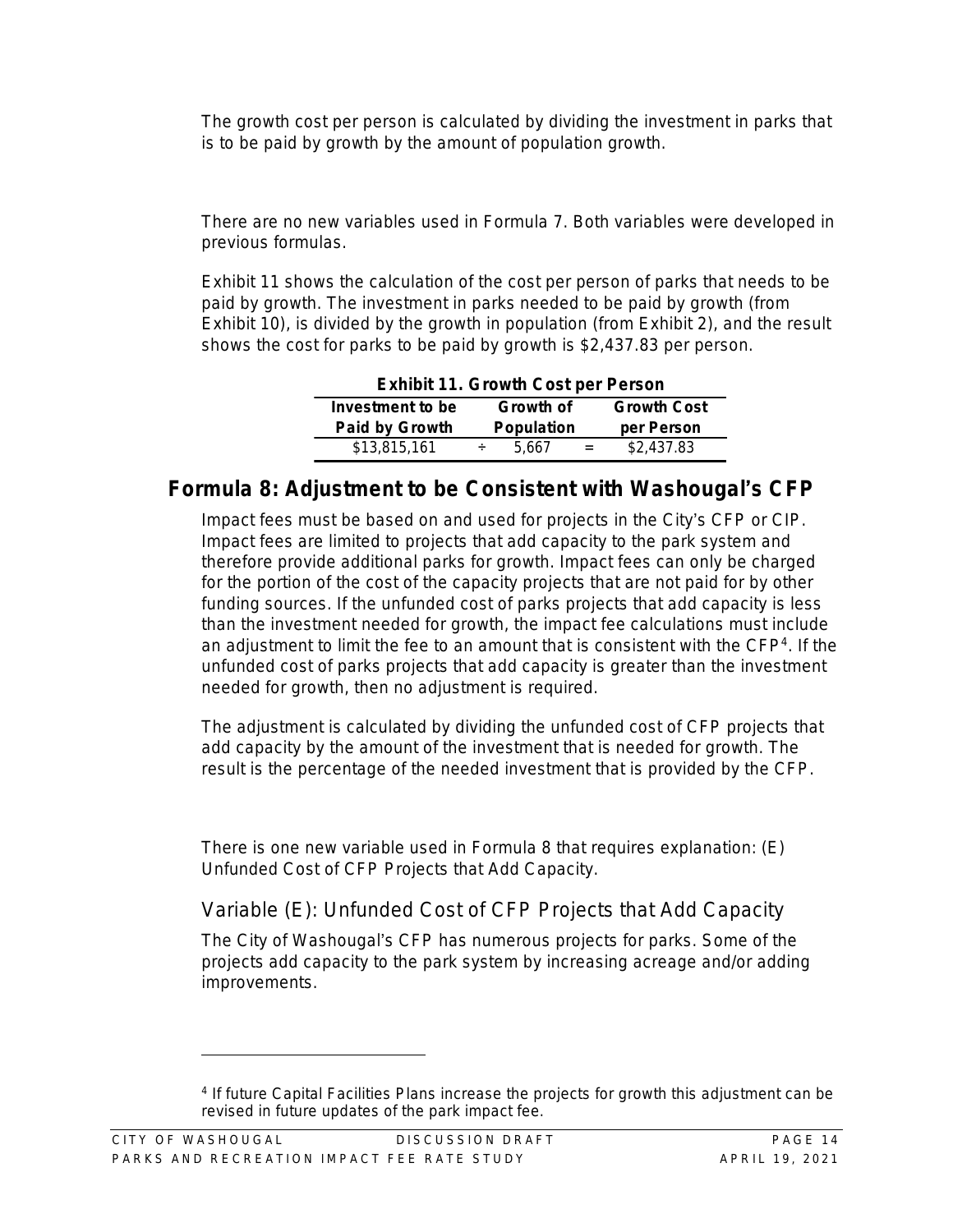The City of Washougal uses a combination of state grants, local sales taxes and other local revenue sources to pay for part of the cost of park, recreation and open space capital facilities.

A detailed analysis was made of the City's CFP<sup>5</sup>. There are a total of \$32.5 million of parks system projects, including park projects planned in 2021 and projected parks projects from the CFP. Park projects costing \$30.9 million add capacity to the park system, and therefore are considered projects eligible for impact fee funding. However, \$2.0 million of the park capacity projects have identified potential funding from grants. The remaining \$28.0 million cost of the park capacity projects is unfunded, and therefore only that amount is eligible to be the basis of the park impact fee.

Revenues that are used for repair, maintenance or operating costs are not used to reduce impact fees because they are not used, earmarked or prorated for the system improvements that are the basis of impact fees. Revenues from past taxes paid on vacant land prior to development are not included because new capital projects do not have prior costs, therefore prior taxes did not contribute to such projects.

The other potential credits that reduce capacity costs (and subsequent impact fees) are donations of land or other assets by developers or builders. Those reductions depend upon specific arrangements between the developer and the City of Washougal. Reductions in impact fees for donations are calculated on a case-by-case basis at the time impact fees are to be paid.

[Exhibit](#page-18-0) [12](#page-18-0) shows the calculation of the adjustment percentage. The \$28.0 million unfunded cost of CFP park projects that add capacity is divided by the \$14.8 million investment that is needed for growth in order to provide the current capital value per person to all new residential development. The calculation is that the CFP projects will provide 189.5% of the investment needed for growth for park projects. Because the City of Washougal is planning to provide more capacity projects than needed to serve growth, the adjustment used is 100%, or no adjustment is required.

<span id="page-18-0"></span>

| <b>Exhibit 12. Adjustment for Consistency with CFP</b> |                       |                     |  |  |  |  |  |  |  |
|--------------------------------------------------------|-----------------------|---------------------|--|--|--|--|--|--|--|
| <b>Unfunded Cost of</b>                                | Investment            |                     |  |  |  |  |  |  |  |
| <b>CFP Capacity</b>                                    | Needed for            | <b>Adjustment %</b> |  |  |  |  |  |  |  |
| <b>Projects</b>                                        | Growth                |                     |  |  |  |  |  |  |  |
| \$28,005,500                                           | $\div$ \$14,781,640 = | $100.0\%$           |  |  |  |  |  |  |  |

### **Formula 9: Adjusted Growth Cost per Person**

The adjusted growth cost per person is calculated by multiplying the growth cost per person by the adjustment percent to account for the portion of unfunded CFP projects that will add capacity to Washougal's parks system.

<sup>&</sup>lt;sup>5</sup> The analysis is presented in Appendix B.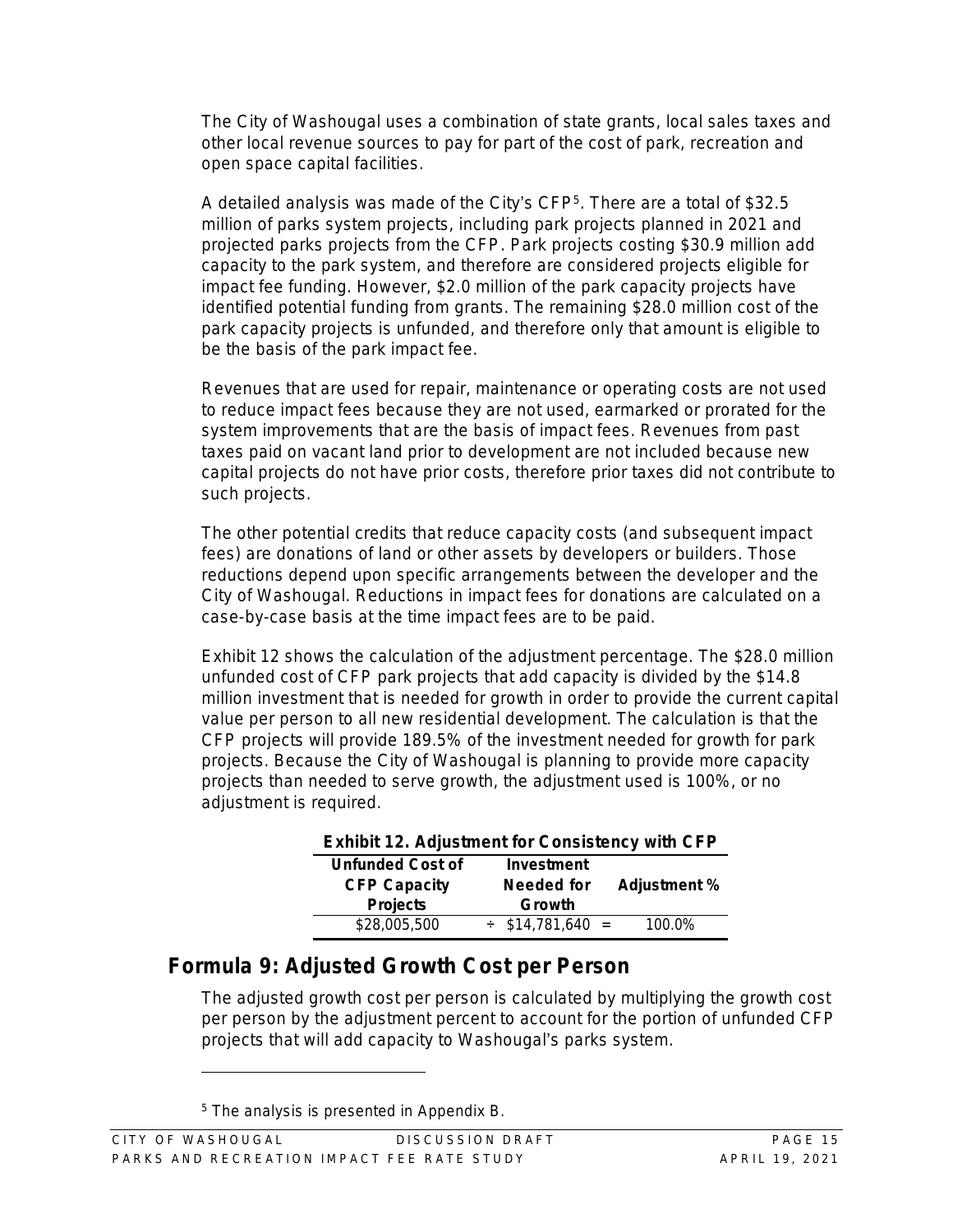There are no new variables used in Formula 9. Both variables were developed in previous formulas.

Exhibit 13 shows the calculation of the cost per person adjusted for park CFP capacity projects that needs to be paid by growth. The growth cost per person (from Exhibit 11), is multiplied by the adjustment percent, or 100% (from Exhibit 12), and the result shows that cost for parks to be paid by growth is \$2,437.83 per person.

|                                  |   |                 |     | <b>Exhibit 13. Adjusted Growth Cost per Person</b> |
|----------------------------------|---|-----------------|-----|----------------------------------------------------|
| <b>Growth Cost</b><br>per Person |   | Adjustment<br>℅ |     | Adjusted<br><b>Growth Cost</b><br>per Person       |
| \$2.437.83                       | X | 100.0%          | $=$ | \$2.437.83                                         |

### **Formula 10: Maximum Allowable Impact Fee per Unit of Development**

The amount to be paid by each new development unit depends on the persons per dwelling unit. The cost per unit of development is calculated by multiplying the adjusted growth cost per person by the persons per dwelling unit for each type of development.

There is one new variable used in Formula 10 that requires explanation: (F) Persons per Dwelling Unit.

#### Variable (F): Persons per Dwelling Unit

The number of persons per dwelling unit is estimated from the U.S. Census American Community Survey 5-Year Estimates for the City of Washougal.

[Exhibit](#page-19-0) [14](#page-19-0) shows the calculation of the maximum allowable parks impact fee per unit of development. The adjusted growth cost of \$2,437.83 per person for parks from Exhibit 13 is used to calculate the impact fee per unit of development for parks.

#### <span id="page-19-0"></span>**Exhibit 14. Maximum Allowable Park Impact Fee per Unit of Development**

| Type of<br>Development | Adjusted<br><b>Growth Cost per</b><br>Person |        | <b>Population per Unit</b> | Park Impact<br>Fee per Unit |  |  |
|------------------------|----------------------------------------------|--------|----------------------------|-----------------------------|--|--|
| Single Family          | \$2,437.83                                   | x 2.65 | dwelling unit $=$          | \$6,464.19                  |  |  |
| Multifamily            | \$2,437.83                                   | 1.92   | dwelling unit $=$          | \$4,684.90                  |  |  |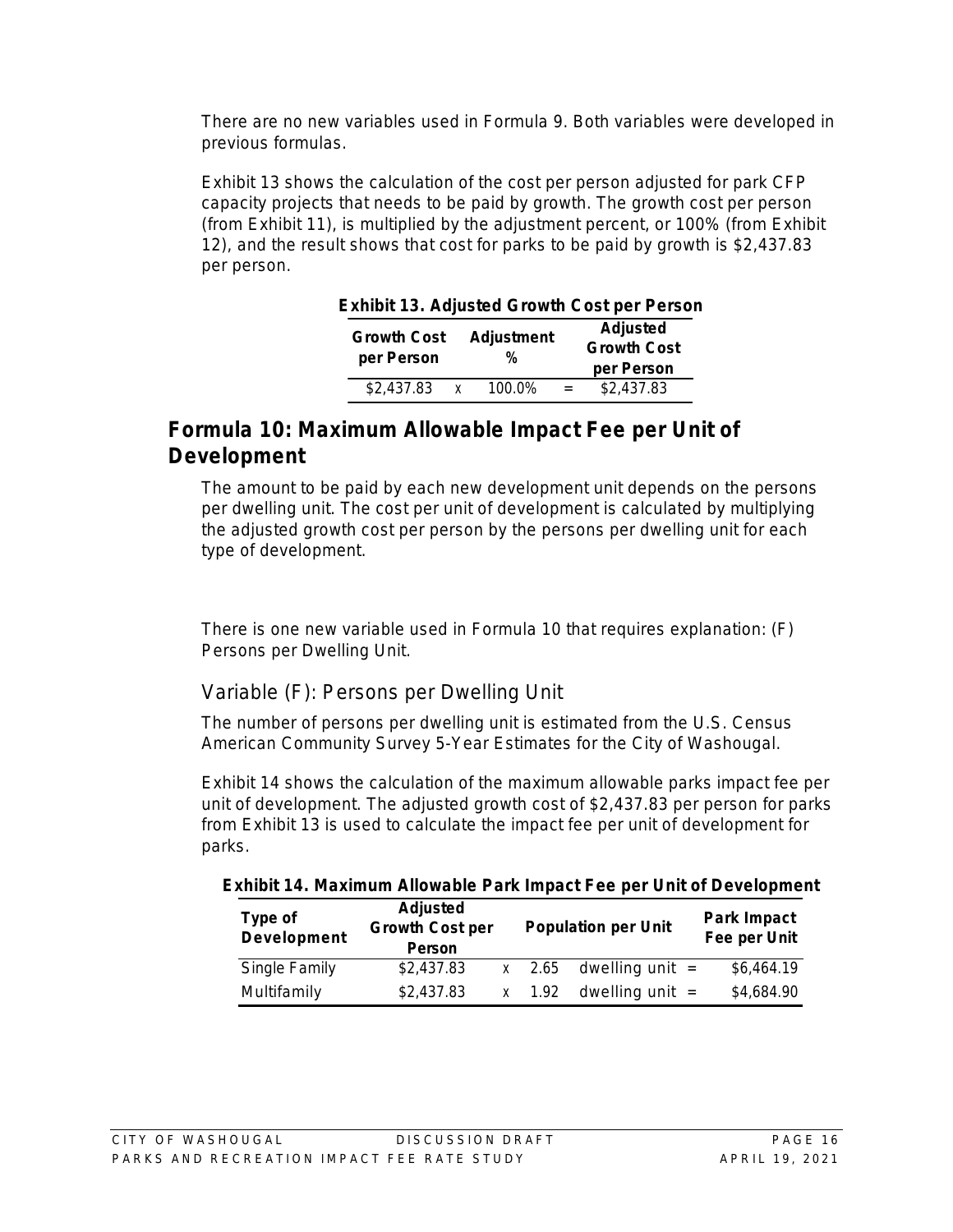# <span id="page-20-0"></span>APPENDIX A. INVENTORY OF EXISTING PARKS

Washougal's April 2021 Comprehensive Parks & Recreation Master Plan provides a detailed inventory of existing facilities and acres within the Washougal parks system as of 2021 in Appendix A. The park system in Washougal currently consists of 124.6 acres of parks in total. Washougal has 17.6 acres of Neighborhood Parks, 33.6 acres of Community Parks, 19.2 acres of Special Use Areas, 0.3 acres of pocket parks, 2.5 acres of Waterfront Parks and 51.4 acres of Natural Parks.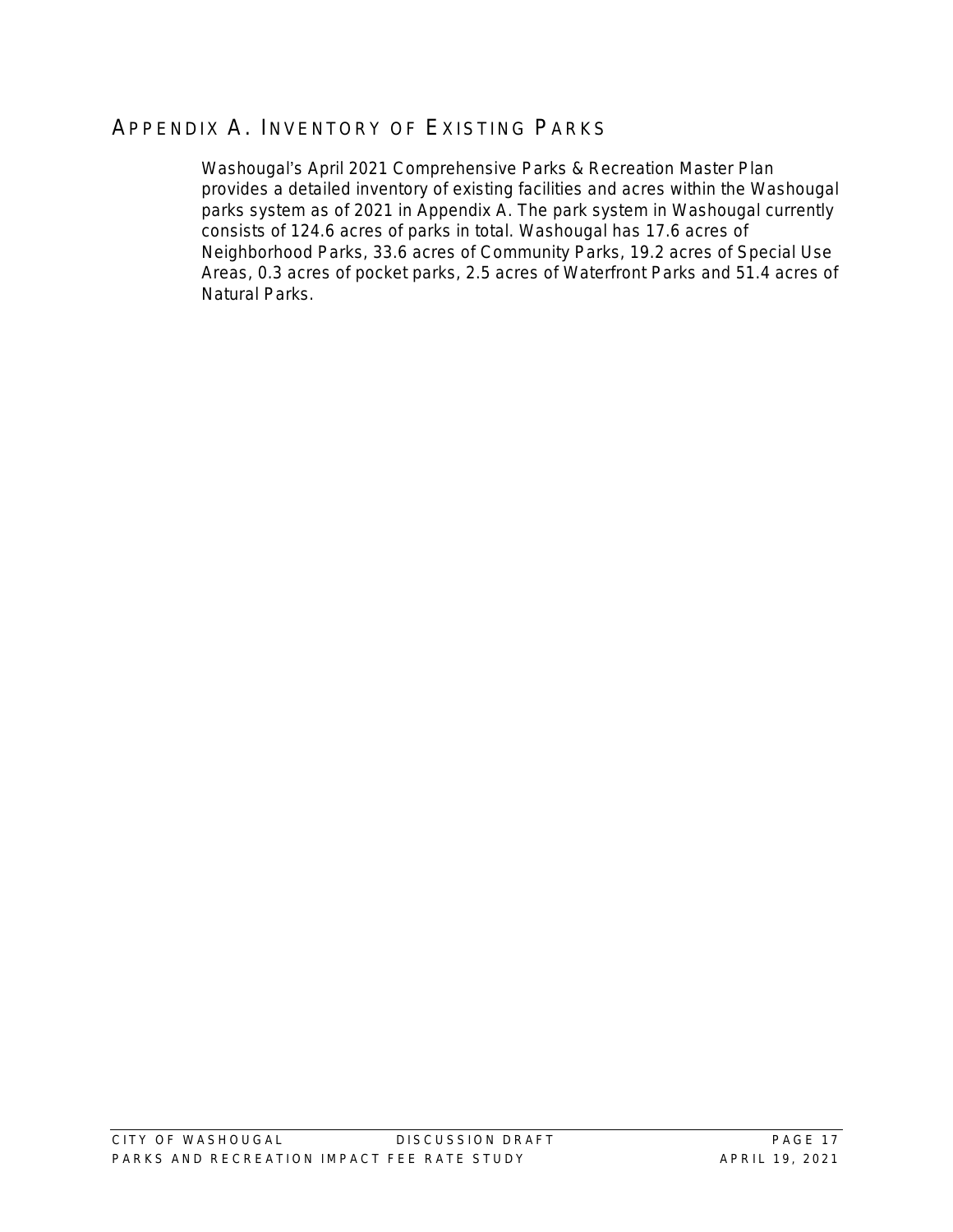<span id="page-21-0"></span>

| <b>Park Name</b>                           | Acres   |
|--------------------------------------------|---------|
| <b>Elizabeth Park</b>                      | 1.8     |
| Granite Highlands Park (under development) | 0.0     |
| Hartwood Park                              | 7.0     |
| Hamllik Park                               | 5.0     |
| Oak Tree Park                              | 2.8     |
| <b>River Bend Park</b>                     | 0.6     |
| <b>Riverview Park</b>                      | 0.4     |
| <b>Total Neighborhood Parks</b>            | 17.6    |
| Hathaway Park (Lower Level)                | 7.9     |
| Hathaway Park (Upper Level)                | 7.9     |
| Schmid Family Park                         | 17.8    |
| <b>Total Community Parks</b>               | 33.6    |
| Camas/Washougal Skate Park                 | 1.4     |
| Downtown Community Garden                  | 0.4     |
| George Schmid Memorial Park                | 4.0     |
| <b>Pedestrian Tunnel</b>                   | 1.0     |
| <b>Reflection Plaza</b>                    | 0.3     |
| Washougal Memorial Cemetery                | 12.1    |
| <b>Total Special Use Areas</b>             | 19.2    |
| <b>Beaver Park</b>                         | 0.2     |
| Main Street Park                           | 0.1     |
| <b>Total Pocket Parks</b>                  | 0.3     |
| Ninebark Park (under development)          | 0.0     |
| Sandy Swimming Hole                        | 0.9     |
| Steamboat Landing                          | 1.6     |
| <b>Total Waterfront Parks</b>              | $2.5\,$ |
| Campen Creek Park                          | 4.5     |
| <b>Eldridge Park</b>                       | 15.5    |
| <b>Kerr Park</b>                           | 13.7    |
| Lookout Ridge Park                         | 1.1     |
| Lookout Ridge Phase 1C, Tract D            | 0.6     |
| Lookout Ridge Phase 3, Tract B             | 0.5     |
| Oak Heights, Tract 2                       | 0.3     |
| Riverview Terrace Phase 1, Tract 2         | 1.2     |
| Rolling Meadows, Phase 4, Tract D          | 4.4     |
| Rolling Meadows Phase 1, Tract A           | 4.3     |
| Rolling Ridge Phase 2, Tract 3             | 0.7     |
| Summer Slope North, Tract D                | 4.0     |
| Vintage Crest Estates Phase I              | 0.6     |
| <b>Total Natural Parks</b>                 | 51.4    |
| <b>Total</b>                               | 124.6   |

**Exhibit 15. Washougal Park Inventory, 2021**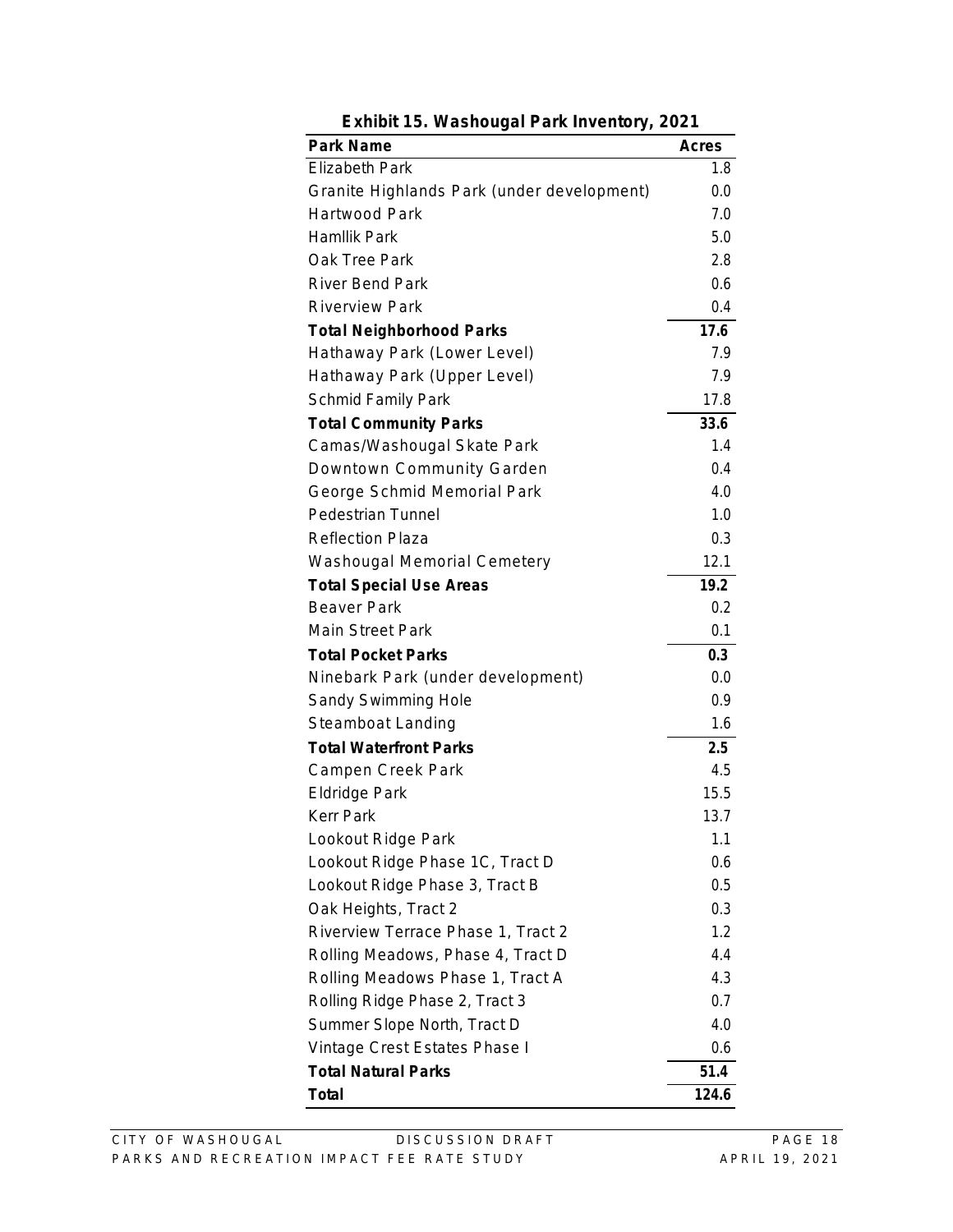# APPENDIX B. CAPITAL FACILITIES PLAN AND PROJECTS THAT ADD CAPACITY 2021-2035

The Capital Facilities Plan from the April 2021 Comprehensive Parks & Recreation Plan contains 24 projects, plus an additional 2 trail projects currently receiving funding through the transportation impact fee program. Project names are listed in the first column of [Exhibit](#page-23-0) [16](#page-23-0). The 2021 planned capital cost of projects in column two totals \$2.9 million. The third column lists the planned capital costs from the Capital Facilities Plan, totaling \$29.6 million. The total capital costs of \$32.5 million for 2021 to 2035 is contained in the third column. The fourth column lists the percent of each project that adds capacity to the park system by increasing acreage and/or adding improvements. These additions increase the value of the park system, and therefore provide value that serves growth. The capacity cost of the projects is determined by multiplying the capacity share in the fifth column by the total cost in the fourth column. The resulting capacity cost is listed in the sixth column, totaling \$30.9 million across all projects. The non-capacity cost is the difference between total cost and the capacity cost, and represents repairs, remodeling, renovations and other costs that take care of current assets, but do not add to the capacity of the assets. The non-capacity costs are listed in the seventh column. Non-capacity costs total \$1.6 million.

The eight, ninth and tenth columns list secured funding for each project, provided by City of Washougal staff. Funds secured from park impact fees are listed in the eight column. The ninth column sums all other sources of funding secured for each project. The total secured funding, in the tenth column, for all projects is \$2.9 million. Out of this total secured funding \$2.1 million is non-impact fee funding.

The unfunded capacity cost is calculated by subtracting the secured non-impact fee funding in column nine from the total cost in column four. This is calculated by applying the non-impact fee funding to the non-capacity costs (see column 11), then to the capacity costs (see column 13). Any amount of capacity projects that is unfunded is therefore a capacity cost, and it is eligible for impact fees paid by new development. The amounts for each project are listed in column 14, and the total for all projects is \$28.0 million.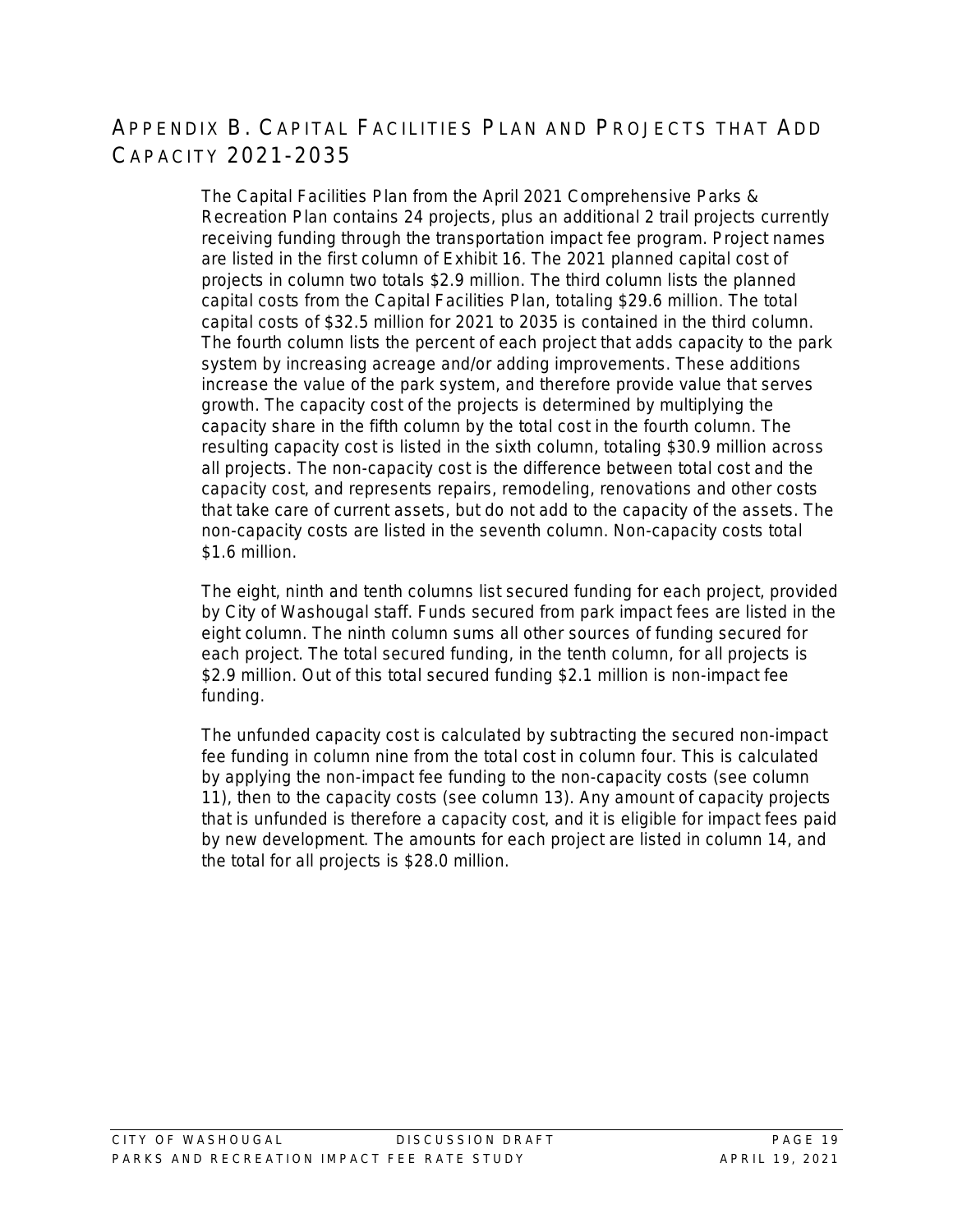<span id="page-23-0"></span>

|  |  |  |  |  | Exhibit 16. Washougal Parks that Add Capacity, 2021-2035 |
|--|--|--|--|--|----------------------------------------------------------|
|--|--|--|--|--|----------------------------------------------------------|

| Park Name                                                   | 2021<br>Capital<br>Cost | <b>CFP Capital</b><br>Cost            | <b>Total</b><br>Capital<br>Cost | %<br>Capacity | Capacity<br>Cost                 | Non-Capacity Impact Fee<br>Cost | Funding   | Secured<br>Non-Impact<br>Fee Funding | Total<br>Secured<br>Funding | Non-<br>Capacity<br>Portion of<br>Secured Non- Capacity<br><b>Impact Fee</b><br>Funding | Unfunded<br>Non-<br>Portion | <b>Secured Non-</b><br><b>Impact Fee</b><br>Funding<br>Available for<br>Capacity<br>Portion | Unfunded<br>Capacity<br>Portion<br>(Eligible for<br><b>Impact Fee</b><br>Funding) |
|-------------------------------------------------------------|-------------------------|---------------------------------------|---------------------------------|---------------|----------------------------------|---------------------------------|-----------|--------------------------------------|-----------------------------|-----------------------------------------------------------------------------------------|-----------------------------|---------------------------------------------------------------------------------------------|-----------------------------------------------------------------------------------|
| <b>Neighborhood Parks</b>                                   |                         |                                       |                                 |               |                                  |                                 |           |                                      |                             |                                                                                         |                             |                                                                                             |                                                                                   |
| Elizabeth Park                                              |                         | \$150,000                             | \$150,000                       | 25.0%         | \$37,500                         | \$112,500                       |           |                                      | \$0                         | \$0                                                                                     | \$112,500                   | \$0                                                                                         | \$37,500                                                                          |
| Hartwood Park                                               |                         | \$2,901,000                           | \$2,901,000                     | 100.0%        | \$2,901,000                      | \$0                             |           |                                      | \$0                         | \$0                                                                                     | \$0                         | \$0                                                                                         | \$2,901,000                                                                       |
| Hamllik Park                                                |                         | \$284,000                             | \$284,000                       | 0.0%          | \$0                              | \$284,000                       |           | \$100,000                            | \$100,000                   | \$100,000                                                                               | \$184,000                   | \$0                                                                                         | \$0                                                                               |
| Oak Tree Park                                               |                         | \$302,000                             | \$302,000                       | 50.0%         | \$151,000                        | \$151,000                       |           |                                      | \$0                         | \$0                                                                                     | \$151,000                   | \$0                                                                                         | \$151,000                                                                         |
| <b>River Bend Park</b>                                      |                         | \$0                                   | \$0                             | 0.0%          | \$0                              | \$0                             |           |                                      | \$0                         | \$0                                                                                     | \$0                         | \$0                                                                                         | \$0                                                                               |
| <b>Total Neighborhood Parks</b>                             | \$0                     | \$3,637,000                           | $\frac{1}{1}$ \$3,637,000       |               | \$3,089,500                      | \$547,500                       | \$0       | \$100,000                            | \$100,000                   | \$100,000                                                                               | \$447,500                   | \$0                                                                                         | \$3,089,500                                                                       |
| <b>Community Parks</b>                                      |                         |                                       |                                 |               |                                  |                                 |           |                                      |                             |                                                                                         |                             |                                                                                             |                                                                                   |
| Hathaway Park (Upper and Lower Level)<br>Schmid Family Park |                         | \$1,596,000<br>\$10,640,000           | \$1,596,000<br>\$10,640,000     | 50.0%         | \$798,000<br>100.0% \$10,640,000 | \$798,000<br>\$0                |           |                                      | \$0<br>\$0                  | \$0<br>\$0                                                                              | \$798,000<br>\$0            | \$0<br>\$0                                                                                  | \$798,000<br>\$10,640,000                                                         |
|                                                             |                         |                                       |                                 |               |                                  |                                 |           | \$0                                  |                             |                                                                                         |                             |                                                                                             |                                                                                   |
| <b>Total Community Parks</b>                                |                         | \$0 \$12,236,000 \$12,236,000         |                                 |               | \$11,438,000                     | \$798,000                       | \$0       |                                      | \$0                         | \$0                                                                                     | \$798,000                   |                                                                                             | \$0 \$11,438,000                                                                  |
| <b>Special Use Areas</b><br>Camas/Washougal Skate Park      |                         | \$75,000                              | \$75,000                        | 40.0%         | \$30,000                         | \$45,000                        |           |                                      | \$0                         | \$0                                                                                     | \$45,000                    | \$0                                                                                         | \$30,000                                                                          |
| Downtown Community Garden                                   |                         | \$494,000                             | \$494,000                       | 100.0%        | \$494,000                        | \$0                             |           |                                      | \$0                         | \$0                                                                                     | \$0                         | \$0                                                                                         | \$494,000                                                                         |
| George Schmid Memorial Park                                 | \$2,889,000             | \$0                                   | \$2,889,000                     | 100.0%        | \$2,889,000                      | \$0                             | \$869,000 | \$2,020,000                          | \$2,889,000                 | \$0                                                                                     | \$0                         | \$2,020,000                                                                                 | \$0                                                                               |
| Reflection Plaza                                            |                         | \$111,000                             | \$111,000                       | 100.0%        | \$111,000                        | \$0                             |           |                                      | \$0                         | \$0                                                                                     | \$0                         | \$0                                                                                         | \$111,000                                                                         |
| Washougal Memorial Cemetery                                 |                         | \$0                                   | \$0                             | 0.0%          | \$0                              | \$0                             |           |                                      | \$0                         | \$0                                                                                     | \$0                         | \$0                                                                                         | \$0                                                                               |
| <b>Total Special Use Areas</b>                              | \$2,889,000             | \$680,000                             | \$3,569,000                     |               | \$3,524,000                      | \$45,000                        | \$869,000 | \$2,020,000 \$2,889,000              |                             | \$0                                                                                     | \$45,000                    | \$2,020,000                                                                                 | \$635,000                                                                         |
| <b>Waterfront Parks</b>                                     |                         |                                       |                                 |               |                                  |                                 |           |                                      |                             |                                                                                         |                             |                                                                                             |                                                                                   |
| Sandy Swimming Hole                                         |                         | \$1,071,000                           | \$1,071,000                     | 100.0%        | \$1,071,000                      | \$0                             |           |                                      | \$0                         | \$0                                                                                     | \$0                         | \$0                                                                                         | \$1,071,000                                                                       |
| Steamboat Landing                                           |                         | \$346,000                             | \$346,000                       | 100.0%        | \$346,000                        | \$0                             |           |                                      | \$0                         | \$0                                                                                     | \$0                         | \$0                                                                                         | \$346,000                                                                         |
| <b>Total Waterfront Parks</b>                               | \$0                     | \$1,417,000                           | \$1,417,000                     |               | \$1,417,000                      | $\overline{50}$                 | \$0       | \$0                                  | \$0                         | \$0                                                                                     | \$0                         | \$0                                                                                         | \$1,417,000                                                                       |
| <b>Natural Parks</b>                                        |                         |                                       |                                 |               |                                  |                                 |           |                                      |                             |                                                                                         |                             |                                                                                             |                                                                                   |
| Campen Creek Park                                           |                         | \$252,000                             | \$252,000                       | 50.0%         | \$126,000                        | \$126,000                       |           |                                      | \$0                         | \$0                                                                                     | \$126,000                   | \$0                                                                                         | \$126,000                                                                         |
| Kerr Park                                                   |                         | \$100,000                             | \$100,000                       | 0.0%          | \$0                              | \$100,000                       |           |                                      | \$0                         | \$0                                                                                     | \$100,000                   | \$0                                                                                         | \$0                                                                               |
| <b>Total Natural Parks</b>                                  | \$0                     | \$352,000                             | \$352,000                       |               | \$126,000                        | \$226,000                       | \$0       | \$0                                  | \$0                         | \$0                                                                                     | \$226,000                   | \$0                                                                                         | \$126,000                                                                         |
| <b>Natural Parks</b>                                        |                         |                                       |                                 |               |                                  |                                 |           |                                      |                             |                                                                                         |                             |                                                                                             |                                                                                   |
| Granite Highlands Park (Neighborhood Park)                  |                         | \$0                                   | \$0                             | 100.0%        | \$0                              | \$0                             |           |                                      | \$0                         | \$0                                                                                     | \$0                         | \$0                                                                                         | \$0                                                                               |
| Ninebark Park (Waterfront Park)                             |                         | \$0                                   | \$0                             | 100.0%        | \$0                              | \$0                             |           |                                      | \$0                         | \$0                                                                                     | \$0                         | \$0                                                                                         | \$0                                                                               |
| Future Community Park (CP)*                                 |                         | \$4,000,000                           | \$4,000,000                     | 100.0%        | \$4,000,000                      | \$0                             |           |                                      | \$0                         | \$0                                                                                     | \$0                         | \$0                                                                                         | \$4,000,000                                                                       |
| Future Neighborhood Park 1 (NP1)*                           |                         | \$2,000,000                           | \$2,000,000                     | 100.0%        | \$2,000,000                      | \$0                             |           |                                      | \$0                         | \$0                                                                                     | \$0                         | \$0                                                                                         | \$2,000,000                                                                       |
| Future Neighborhood Park 2 (NP2)*                           |                         | \$2,000,000                           | \$2,000,000                     | 100.0%        | \$2,000,000                      | \$0                             |           |                                      | \$0                         | \$0                                                                                     | \$0                         | \$0                                                                                         | \$2,000,000                                                                       |
| Future Waterfront Park (WP)*                                |                         | \$2,750,000                           | \$2,750,000                     | 100.0%        | \$2,750,000                      | \$0                             |           |                                      | \$0                         | \$0                                                                                     | \$0                         | \$0                                                                                         | \$2,750,000                                                                       |
| New Community Garden*                                       |                         | \$50,000                              | \$50,000                        | 100.0%        | \$50,000                         | \$0                             |           |                                      | \$0                         | \$0                                                                                     | \$0                         | \$0                                                                                         | \$50,000                                                                          |
| New Off-leash Dog Area*                                     |                         | \$500,000                             | \$500,000                       | 100.0%        | \$500,000                        | \$0                             |           |                                      | \$0                         | \$0                                                                                     | \$0                         | \$0                                                                                         | \$500,000                                                                         |
| <b>Total New Parks and Facilities</b>                       |                         | \$0 \$11,300,000                      | \$11,300,000                    |               | \$11,300,000                     | \$0                             | \$0       | \$0                                  | \$0                         | \$0                                                                                     | \$0                         | \$0                                                                                         | \$11,300,000                                                                      |
| <b>Total</b>                                                |                         | \$2,889,000 \$29,622,000 \$32,511,000 |                                 |               | \$30,894,500                     | \$1,616,500                     | \$869,000 |                                      | \$2,120,000 \$2,989,000     |                                                                                         | \$100,000 \$1,516,500       | \$2,020,000                                                                                 | \$28,005,500                                                                      |